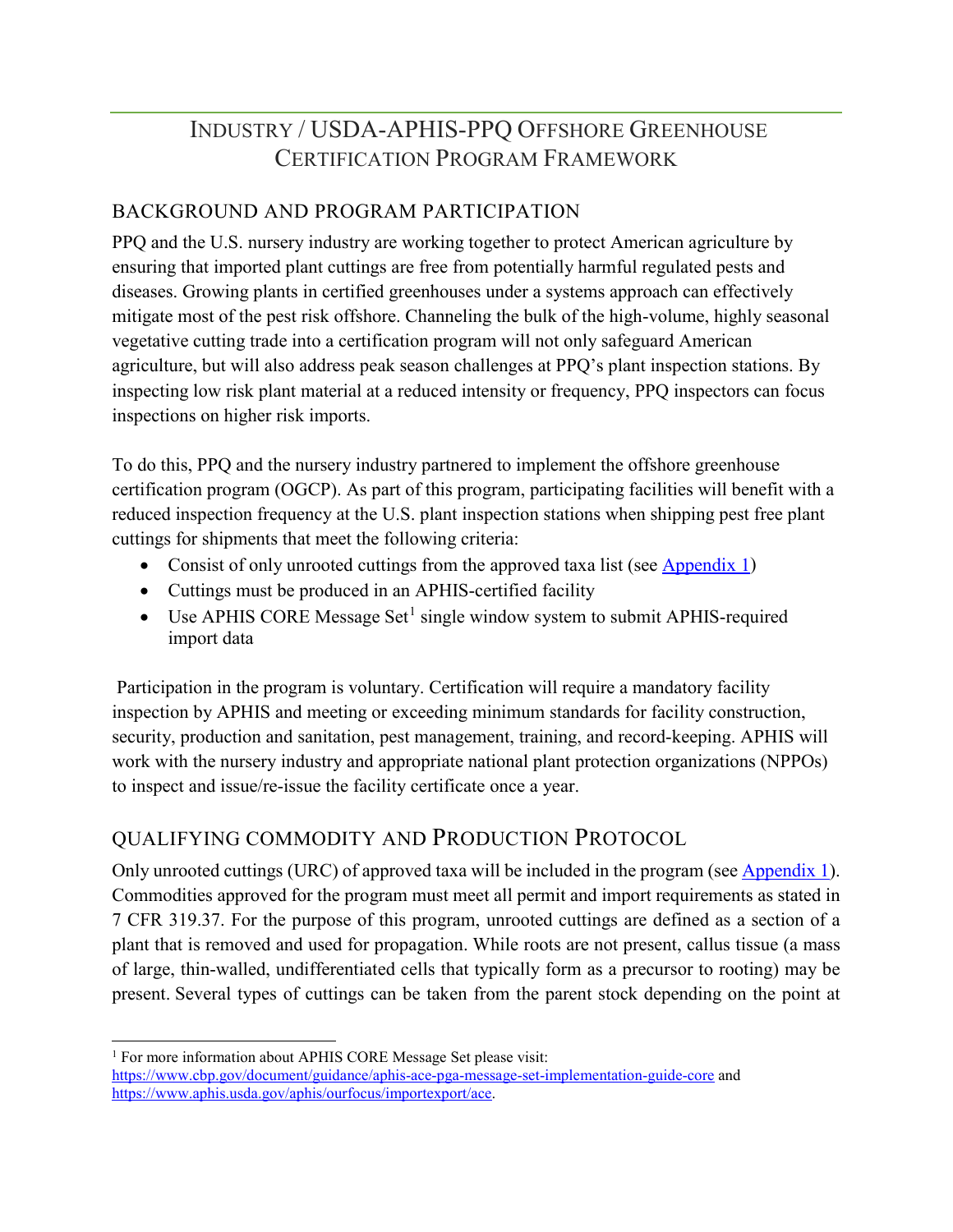which the cutting is taken, including stem cuttings, leaf cuttings, and leaf-bud cuttings. For stem cuttings, the stage of the cutting shall be herbaceous or softwood only.

While similar to the APHIS Minimum Sanitation Protocols for Offshore Geranium Cutting Production*[2](#page-1-0)* , OGCP will remain distinct from the *Pelargonium* program, a greenhouse certification program designed to mitigate the risk of introducing the select agent *Ralstonia solanacearum* race 3 biovar 2, a serious pathogen of tomatoes, potatoes, and eggplants.

# PLANT PRODUCTION PROCESS

- Nuclear Block- The first generation (G1) refers to the tissue culture or original nuclear plants that have been tested and found free of pathogens of concern. Nuclear stock plant blocks are subject to periodic renewal.
- Increase Block- Generation two (G2) or generation three (G3-second increase block) plant material is propagated from G1 or G2, respectively, in separate, defined growing zones or increase blocks subject to the minimum facility, production, and sanitation standards mentioned in this document.
- Production Block- Generation four (G4) plant material is propagated from G3 in dedicated structures or production zones that are separate from increase blocks, and subject to the minimum facility, production, and sanitation standards. Plant material destined for delivery to the nursery's customer.
- Under this systems approach, there is a unidirectional flow of plants for planting which starts with nuclear stock, then increase, then production (Figure 1). Production stock is not used to renew the nuclear stock unless plants are subjected to the clean-up and testing process used to develop the nuclear stock in the first place.
- In order to safeguard against cross-contamination of the increase and production block growing zones, there must be a physical barrier between increase and production blocks through the use of dedicated growing zones.
- Access to increase blocks and production blocks is only allowed when adequate preventive hygiene measures are taken.

<span id="page-1-0"></span><sup>&</sup>lt;sup>2</sup> [https://www.aphis.usda.govplant\\_health/plant\\_pest\\_info/ralstonia/downloads/ralstoniaworkplan.pdf](https://www.aphis.usda.govplant_health/plant_pest_info/ralstonia/downloads/ralstoniaworkplan.pdf)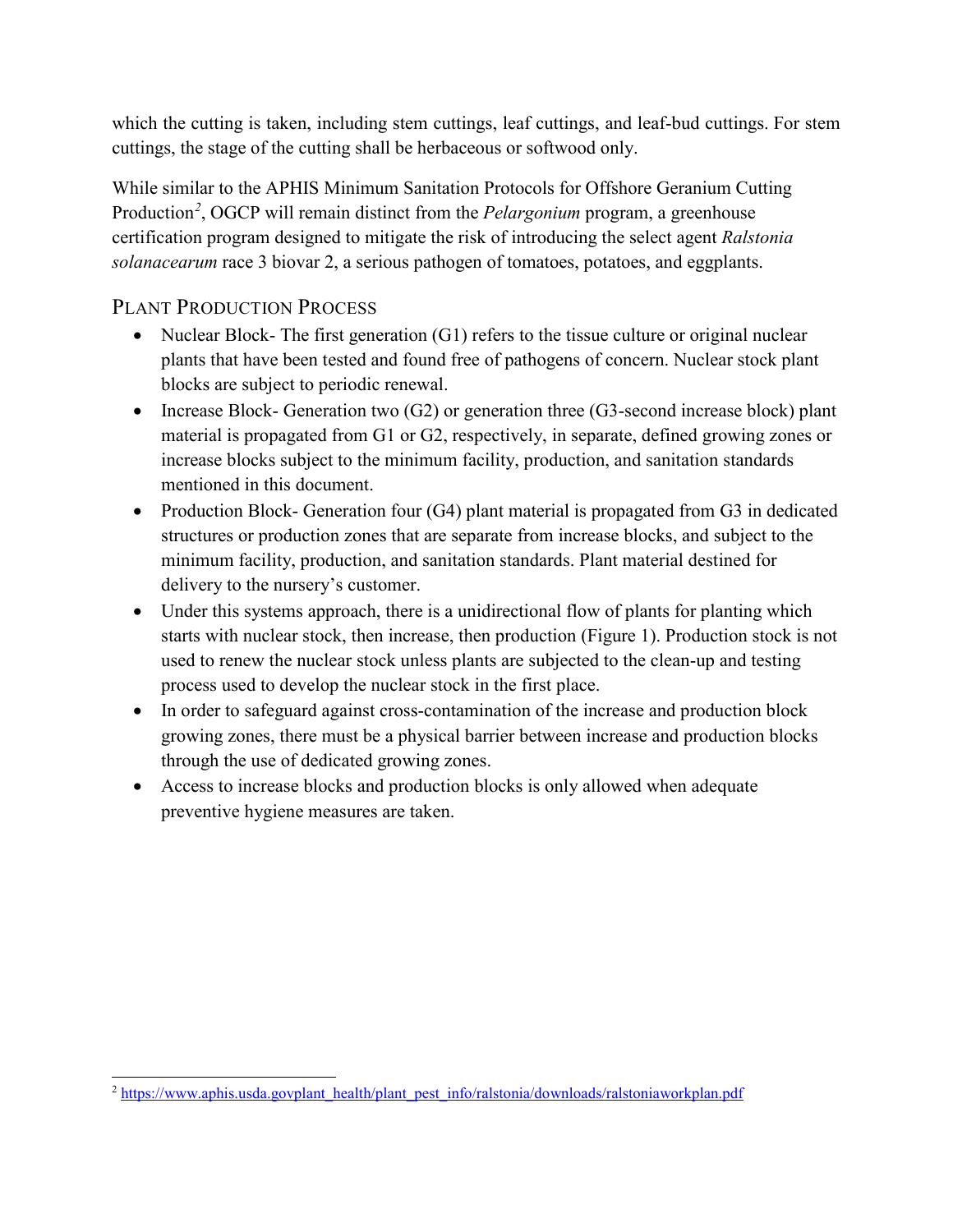

**FIGURE 1: VEGETATIVE CUTTING PRODUCTION PROCESS**

## MINIMUM STANDARDS FOR GREENHOUSE STRUCTURE

PLACE OF PRODUCTION INFRASTRUCTURE

- A place of production (or facility) is considered the regulated physical entity for purposes of this program and is defined by the International Plant Protection Convention as any premises or collection of fields operated as a single production or farming unit. Specific to this program, a facility is "a contiguous property that is used to produce vegetative cuttings of plants for planting." Entry to places of production must be secured to avoid passage of contaminated plant materials. Trucks entering the facility must have tires cleaned and disinfected before entry into the production area or vehicles should be excluded from the production area.
- All plant material grown for the purpose of production of approved plants for planting destined for the United States must be propagated and maintained in greenhouses (see [Appendix 1\)](#page-7-0).
- Greenhouses must be covered with an approved material (glass, polycarbonate, or polyethylene). The sides of greenhouses must be enclosed with an approved covering or screen with openings of 0.6mm x 0.6mm or less. Screens and other physical barriers must be used to prevent entry of pests into the structure.
- A buffer composed of gravel, crushed rock, concrete, or covered by weed cloth must surround the outer perimeter of the greenhouses. This buffer must be at least one meter wide, sloped so that water drains away from the greenhouse, and free of plants, grass or weeds.
- Greenhouse floors must be a hard surface such as concrete, crushed rock, or weed cloth with a layer of gravel (at least 10 cm) covering all bare soil. Floors must drain properly to prevent puddles of water.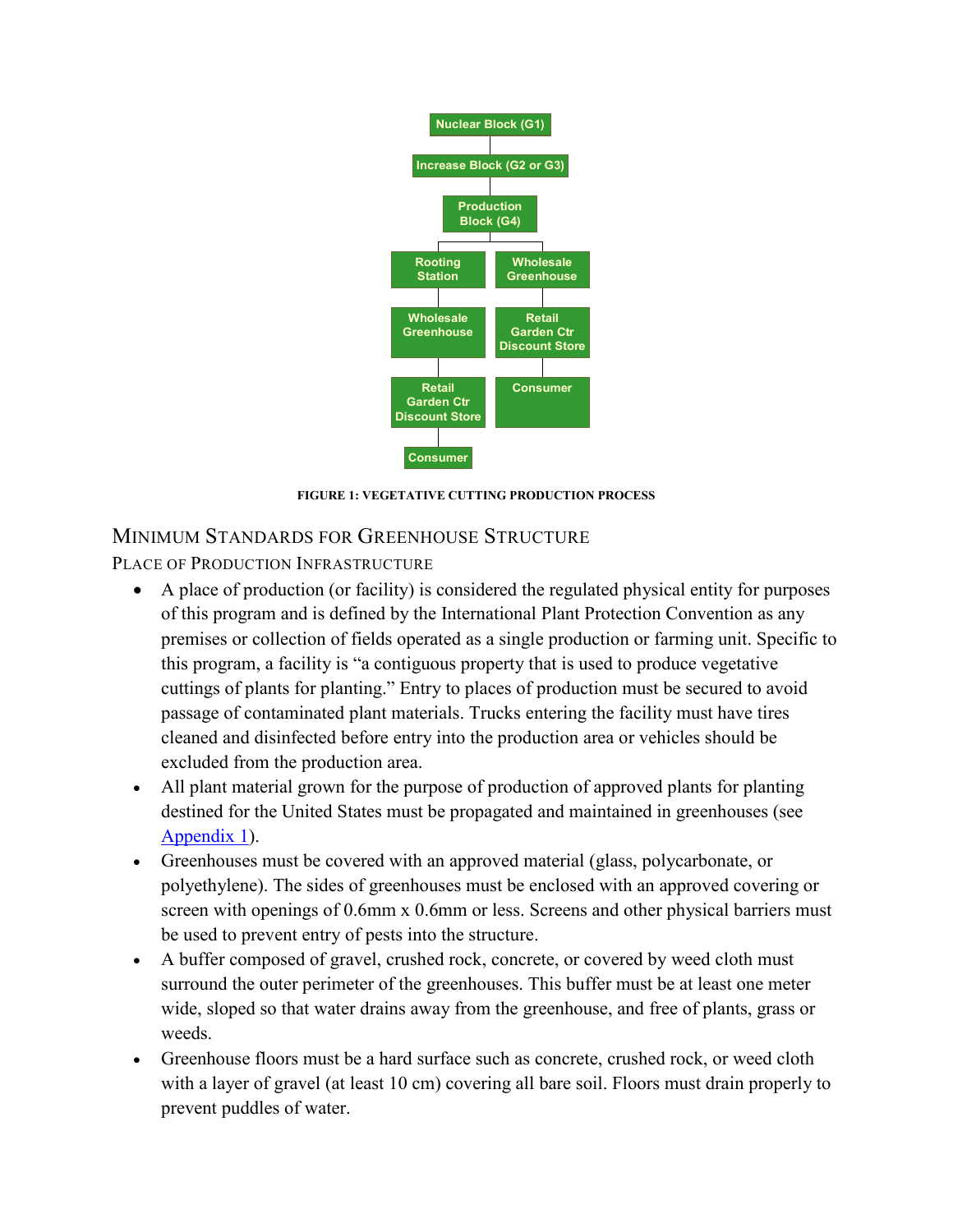- Equipment surfaces that comes in contact with stock production plants (*e.g.*, ends of hoses or watering wands) must be surface disinfected before each use and may not come in contact with the floor while in use (see [Appendix 2\)](#page-16-0).
- Production stock plants shall be rooted and grown in approved growing media (see [Appendix 3\)](#page-19-0) on benches raised at least 46 cm above the floor to prevent contamination from splashing water.
- Entry to the greenhouse must be through a vestibule with automatically closing doors to deter the entry of pests. The vestibule must have double-doors; a double door is considered as two doors that form a distinct enclosed environment separating the outdoors from the inside of the greenhouse. The vestibule must provide direct access to the sanitation station- an area equipped with wash station(s), foot bath(s), and protective clothing (*e.g.,* aprons, lab coats, gloves).
- At the discretion of APHIS and NPPO representatives, resolutions of pest problems may involve actions against only certain greenhouses within a place of production, as individual structures can effectively isolate pest problems.

## MINIMUM PRODUCTION AND SANITATION STANDARDS

All facility employees must wear protective clothing and follow the sanitation practices described below to mitigate the risk of introducing regulated pests into production areas. Sanitation practices in greenhouses, grading, and packing facilities will be strictly enforced. See Appendix 2 for a list of surface, skin and clothing APHIS-approved disinfectants.

### WASH STATIONS:

Facilities must have sanitation stations in greenhouses for employees to clean all exposed body parts (*e.g.,* hands, arms, legs) that may come in contact with plant material. All exposed body parts must be washed with antibacterial soap and/or disinfectant prior to entering the production area of the greenhouse. Latex or vinyl gloves that are disinfected before and after each use or are changed between uses may be used as an alternative option.

### FOOTWEAR:

Facilities must provide a sanitation area for employees to clean their footwear (brush or rinse free from soil and debris) prior to entering the facility. Facilities must provide foot baths or footwear to be worn specifically within production zones. The volume of disinfectant used in footbaths is to be adequate to ensure that soles and lower portions of footwear are submerged. Disinfectant must be changed a minimum of twice daily, with debris in reservoirs being removed prior to replacements of the disinfectant. The facility must maintain a log of disinfectant type, and the time and personnel responsible for changing the foot bath(s).

### PROTECTIVE CLOTHING:

All personnel upon entry into plant stock increase or production areas must wear protective clothing (e.g., clean lab coats, aprons, or clothing dedicated for use within specific plant production zones). Protective clothing designed to come into contact with the plant material must be dedicated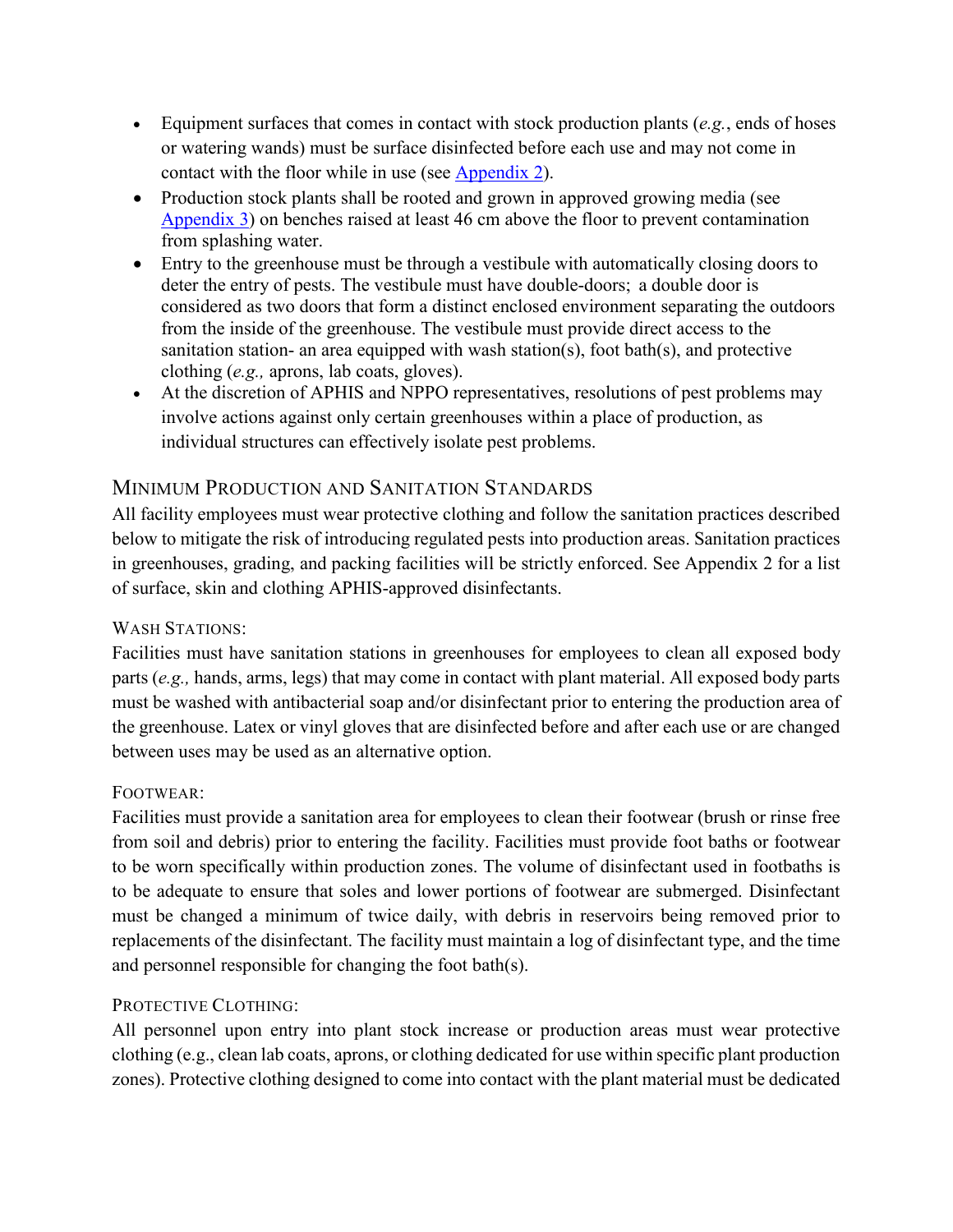to each greenhouse. Personnel will put on protective clothing after leaving the sanitation station but prior to entering plant production areas.

Personnel must remove greenhouse-specific protective clothing prior to entering the sanitation station. If lab coats are worn between greenhouses within a production area, then they should be covered with or exchanged for a clean apron upon entering the production area of each greenhouse. Protective clothing must be stored to avoid coming into contact with the floor. Clothing is to be maintained free of debris, potting media, soil, or plant material. Protective clothing should be washed in detergent weekly or replaced in the case of disposable aprons.

### PERSONAL HYGIENE:

While in the greenhouse facility during production, personnel must regularly disinfect hands and forearms that come into contact with plants and/or gloves by either dipping in or spraying hands or forearms with disinfectant. Personnel must regularly disinfect their hands and forearms or gloves by dipping or spraying with disinfectant every 10 plants or between definable production units.

#### TOOLS AND EQUIPMENT:

Knives, scalpels, scissors, and other equipment that comes into contact with plants must be routinely disinfected every 10 plants or between definable production units or plant types. Carts and collection baskets are to be sprayed with disinfectant on all surfaces that are likely to come into contact with the plants or equipment used in processing the plant cuttings. The volume of disinfectant used to surface disinfest tools should be adequate to submerge entire blade or portions of tools that make contact with the plants.

#### HANDLING OF CUTTINGS AND TRACEABILITY:

The facility must demonstrate trace forward/trace back capability to a specified level at the place of production (*e.g.,* farm, greenhouse, growing zone).Upon harvest, cuttings will be placed directly into new plastic bags or into plastic containers that can be disinfected between each use. Waterproof labels must accompany each bag of cuttings; these labels will allow cuttings to be traced forward through rooting stations (if the cutting is sold as un-rooted or callused) to the first wholesale grower customer.

When transferring cuttings to grading facilities, bags or containers of cuttings may not come in contact with any material that could expose them to regulated pests.

### GREENHOUSE FLOORS:

Greenhouse floors must be free of debris and weeds. Greenhouse personnel who are in the process of handling production stock plants should not retrieve plant parts (*e.g.,* cuttings, trimmings) that fall to the floor. Other workers (or same workers after harvesting of cuttings) should remove and dispose the debris daily. Floors must be sanitized routinely, at a minimum before each new production cycles begins. Floors must drain properly to prevent long-standing puddles of water. Water in contact with flooring must never come in contact with surfaces upon which plants are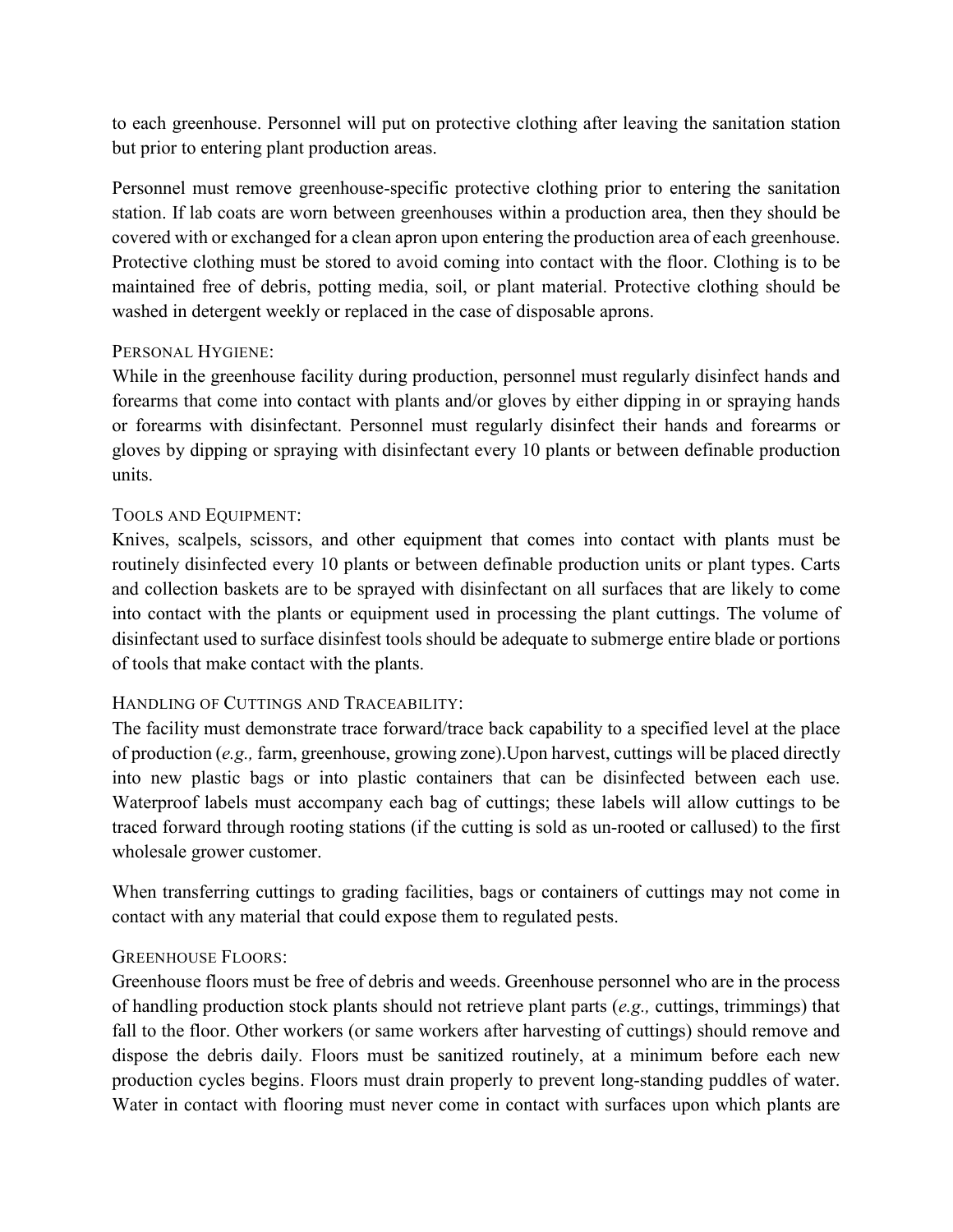grown (splashing, watering, etc). Disinfesting hose ends that have been in contact with greenhouse floors or other potentially hazardous surfaces may be treated with surface disinfectants such as quaternary ammonium-based products.

## GROWING MEDIA:

Stock plants must be grown in APHIS-approved media (see Appendix 3) sourced, stored, treated, and/or handled to prevent pest contamination. Only new plastic bags or pots, or pots that have been surface disinfested may be used as stock plant containers. Growing media and pots intended for use in greenhouses must be stored in a manner that prevents contact with the ground, soil/dirt or turf surfaces. Growing media and pots may be reused if sterilized by an APHIS-approved method:

- 1) Steam sterilization:
	- Media has to reach and hold a temperature of  $80^{\circ}$  Celsius (176 $^{\circ}$  Fahrenheit) for two hours. Ten sensors are used. All sensors have to reach 80°C before start counting the two hour exposure.
	- Sensors must be placed 2 inches below surface.
	- Sensors must be evenly spaced on left, right, and center.
	- Sensors must be tested and calibrated before use.

## 2) Fumigation:

- If methyl bromide is used, the fumigation rate is 3 grams per liter of media for 72 hours at  $21^{\circ}$  Celsius (70 $^{\circ}$  Fahrenheit) or above.
- If Vapam 3% is used, 50 ml per 5 liter pot or bag, keep it covered for 72 hours.

### IRRIGATION:

Treatment requirements differ depending on the source, water storage, and delivery system for irrigation water. Treatment is not required for potable municipal water or water collected from sealed deep wells, provided the water is used immediately or stored in tanks that cannot be contaminated by native soil or plant material/debris. An APHIS-approved treatment is required for water collected from unsealed wells, rainwater collection systems, ponds, lakes, streams, or any other type of open body of water and recycled or recirculated water.

A minimum of two independent water purification systems are to be instituted for each plant production facility to safeguard the crop from infection. An independent back up water purification system is required to ensure that the crop does not become infested with pathogens due to failure of the primary water purification system.

Any water purification system must consist of filtration of water through reed-bed systems and slow sand filters in combination with one of the following purification methods:

- Ozonation (0.4 ppm residual ozone for a minimum of 4 minutes)
- Ultraviolet irradiation: 300J/m2 of UV light at 254 nm with at least 50% light transmission.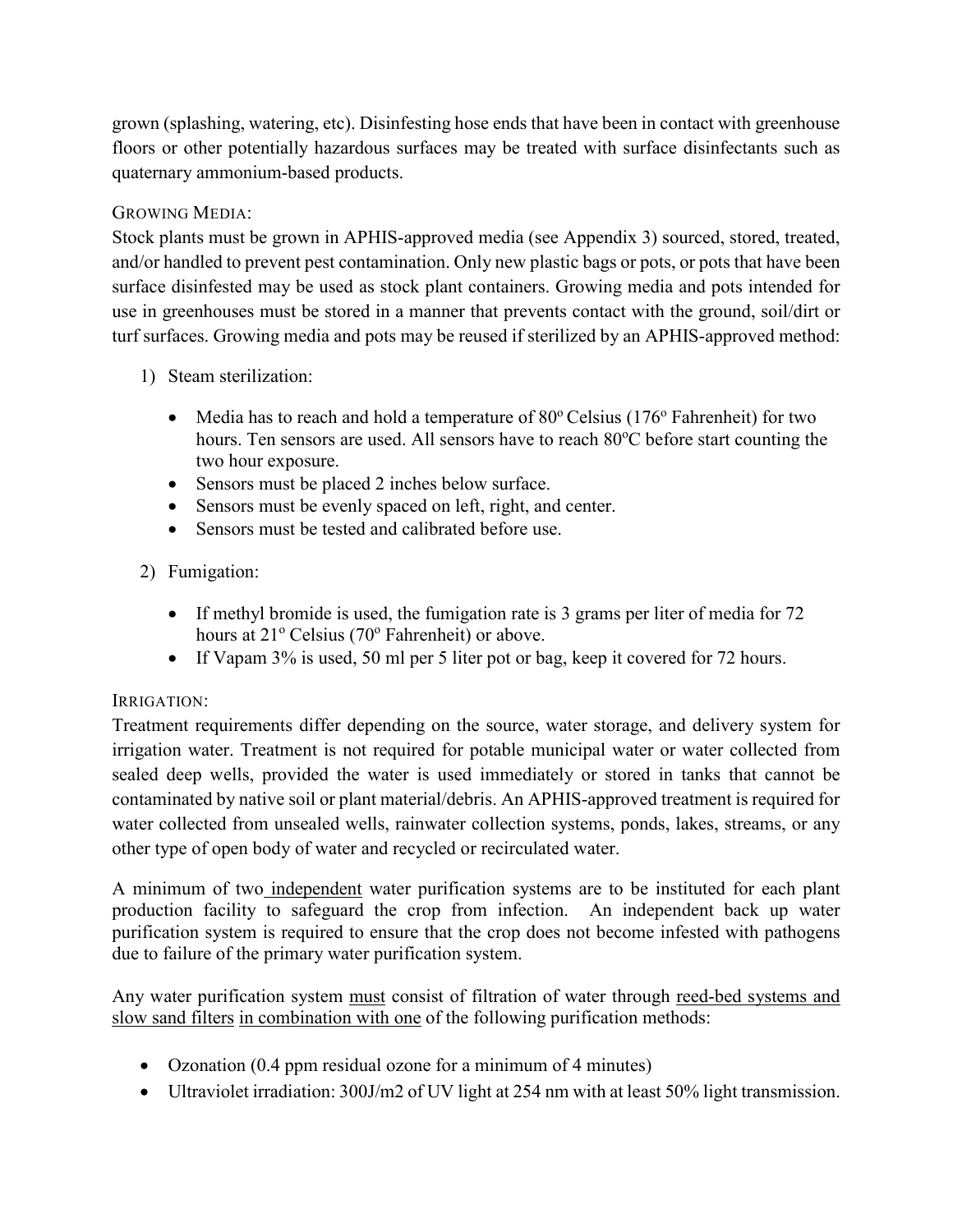- Peroxygen products: a minimum residual level of 4 mg per liter of peracetic acid for 2 minutes. This may be achieved by injection of irrigation water during pumping at 15-35  $m<sup>3</sup>$  per hour) with a commercial formulation of 50-100 ml/m<sup>3</sup> of peracetic acid.
- Chlorine dioxide: Dosage of 0.1mg per liter of residual chlorine dioxide sustained for a two minute minimum reaction time. This may be achieved by injecting irrigation water with 5 mg per liter using a chlorine dioxide generator.

Records must be maintained of any breaches that occur in any part of the irrigation system, including the date, exact location, and remedial measures taken, and tests performed to ensure that the irrigation system remains free of pathogens.

Plants may not be irrigated using ebb, overhead, and flow or flood irrigation systems as these methods may contribute to spread of regulated pests. Irrigation systems should be constructed so that emitters are not in contact with potting media and/or are equipped with backflow devices to prevent contamination of the watering system.

# OTHER PEST AND PATHOGEN BEST MANAGEMENT PRACTICES

Each facility must have a pest management plan that covers the aforementioned standards as well as the following elements, including recordkeeping practices.

- Identification of a designated facility pest manager.
- Periodic structure inspections to ensure compliance with minimum facility standards (*e.g.*, integrity of insect screening).
- Basic pest control program appropriate for crops being produced and to mitigate against the introduction of pathogen-carrying insects, mollusks, pathogens, and any other pest of concern.
- Crop scouting, removal, and disposal of infested/infected plants. For known pests and pathogens, schedule scouting according to predicted emergence dates and or key life cycle events. Schedule scouting at intervals that are frequent enough to prevent or manage outbreaks. Records of pest monitoring and management activities must be maintained and made available to APHIS upon request.
- Traceability mechanisms to facilitate targeting, port of entry clearance, and trace back/trace forward in the event of noncompliance.
- Corrective action if pests and diseases are found, including documentation of the detection and corrective action applied.
- Process for submitting unidentified plant pests to subject matter experts (as designated in the pest management plan) for identification.
- A training program managed by the designated pest manager. Personnel instruction is an important component of good management practices. The designated pest manager will be responsible for training all personnel in proper practices required to prevent regulated pests from entering and becoming established. This training will include not only practices performed in the greenhouses, but should also provide a fundamental understanding of how plant pests (especially regulated pests) can spread from plants commonly found in workers'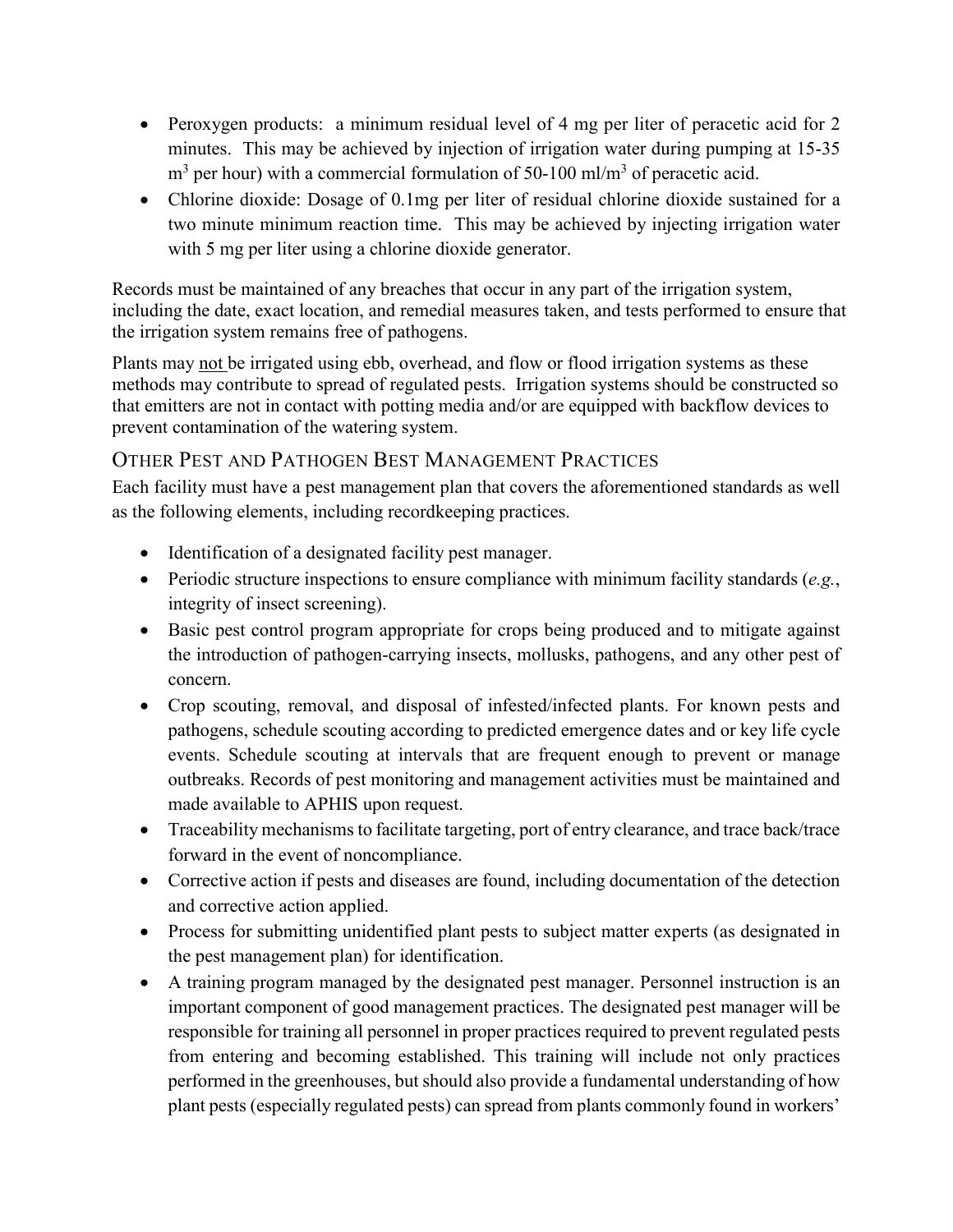yards or environs and required sanitary practices to prevent infection. Personnel will be trained at least annually, more often if required. Facilities must maintain records of training and personnel certifications and provide to APHIS upon request.

• Access to production facilities is limited to individuals certified to work in facilities and authorized visitors. Facilities must maintain lists of approved personnel.

# GREENHOUSE CERTIFICATION PROCESS

Facilities interested in participating in the OGCP must contact APHIS to establish a cooperative service agreement and coordinate the mandatory facility inspection and certification. APHIS will provide industry with a budget with estimated costs to cover the inspector's salary, benefits, and travel costs associated with certification activities. Facilities will deposit funds for the visits into a trust fund with an accounting code used to charge APHIS expenses.

Certified APHIS inspectors will perform the certification site visits for the program during the facility's peak production season. The APHIS inspector will observe the harvesting process and evaluate the candidate facilities using the Certification Site Visit Checklist (Appendix 4). APHIS will publish the list of approved facilities in the USDA Plants for Planting Manual.

# PORT OF ENTRY CLEARANCE PROCESS

<span id="page-7-0"></span>Facilities participating in the program must submit the required import information and the facility certification number using the [APHIS's CORE message set.](https://www.cbp.gov/document/guidance/aphis-ace-pga-message-set-implementation-guide-core) This system allows for an expedited inspection process at the USDA plant inspection stations. Shipments from participating facilities will be inspected at a reduced rate, unless pest or problems are experienced, expediting the transit time from the facility to the end customer.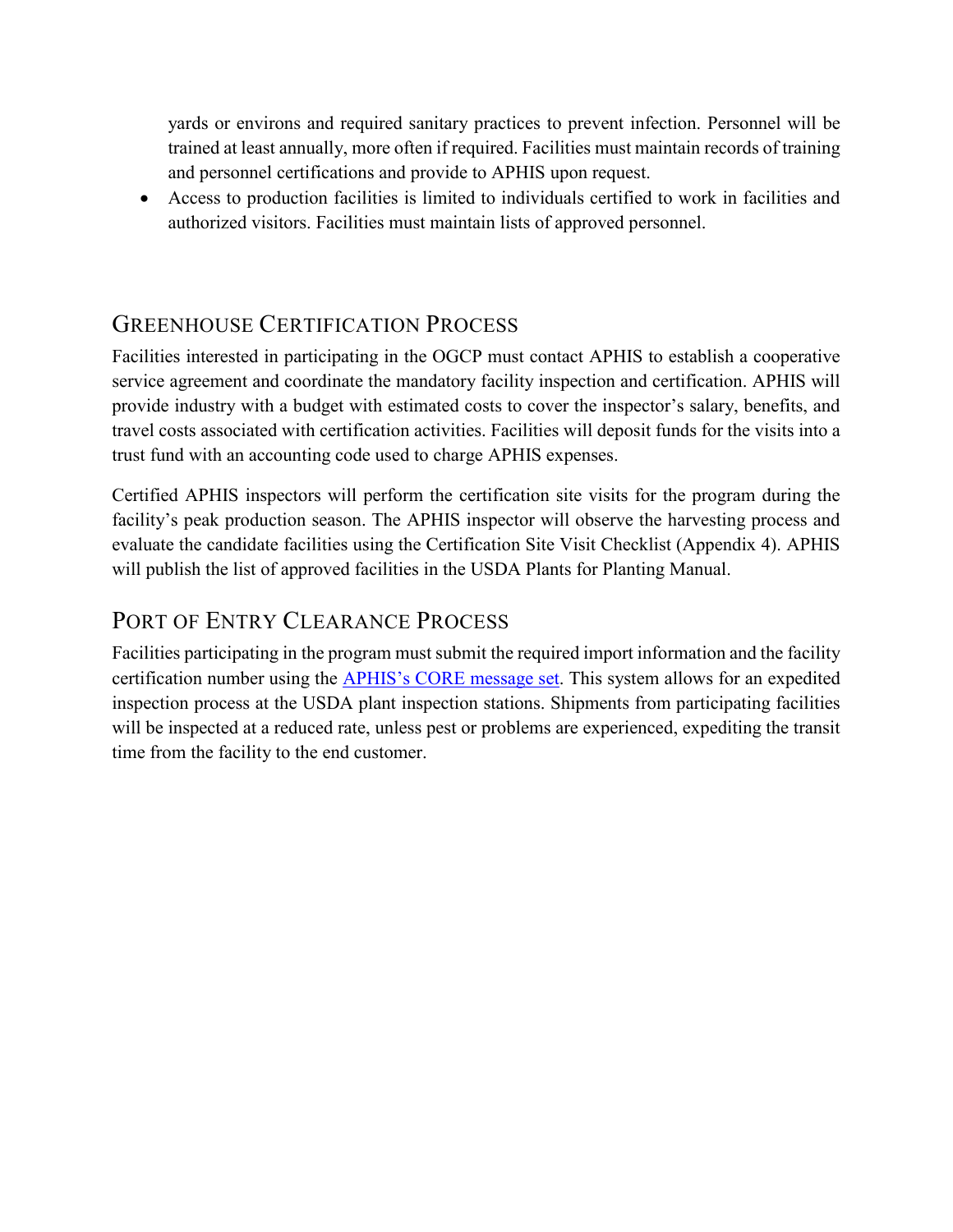# APPENDIX 1: APPROVED TAXA LIST

Unrooted, vegetative cuttings from approved facilities will be eligible when listed in the table below.

For the purpose of this program, unrooted cuttings are defined as a section of a plant that is removed and used for propagation. While roots are not present, callus tissue (a mass of large, thinwalled, undifferentiated cells that typically form as a precursor to rooting) may be present. For stem cuttings, the stage of the cutting shall be herbaceous or softwood only.

The following are not eligible: 1) Tissue culture/in vitro plantlets; 2) Genetically engineered varieties; 3) Plants for planting having specific requirements in addition to requirements listed in the [USDA Plants for Planting Manual,](https://www.aphis.usda.gov/import_export/plants/manuals/ports/downloads/plants_for_planting.pdf) *Chapter 2: General Restrictions*; and 4) Hybrids and varieties that lack parental information.

Notes:

- 1) Participants exporting hybrids and/or varieties must provide parental or source species information to USDA in order to establish eligibility.
- 2) Each genus designated with 'spp.' (*e.g. Abelia* spp.) should be interpreted to mean all species and hybrids derived from within the genus are eligible. Identification of the species/hybrid is strongly preferred.
- 3) When a taxon is at species level (*e.g. Artemisia abrotanum*), that specific species must be indicated on the phytosanitary certificate.
- 4) Some taxon have one or more synonyms. Only one of the synonyms needs to be provided in the phytosanitary certificate.

| <b>Taxon</b>           | <b>Comment</b>                |
|------------------------|-------------------------------|
| Abelia spp.            |                               |
| Achillea spp.          |                               |
| Aegopodium spp.        |                               |
| Agapanthus spp.        |                               |
| Agastache spp.         |                               |
| Ageratina altissima    | Synonym of Eupatorium rugosum |
| Ageratum spp.          |                               |
| Aglaonema spp.         |                               |
| Ajuga spp.             |                               |
| Alternanthera ficoidea |                               |
| Alyssum spp.           |                               |
| Amsonia ciliata        |                               |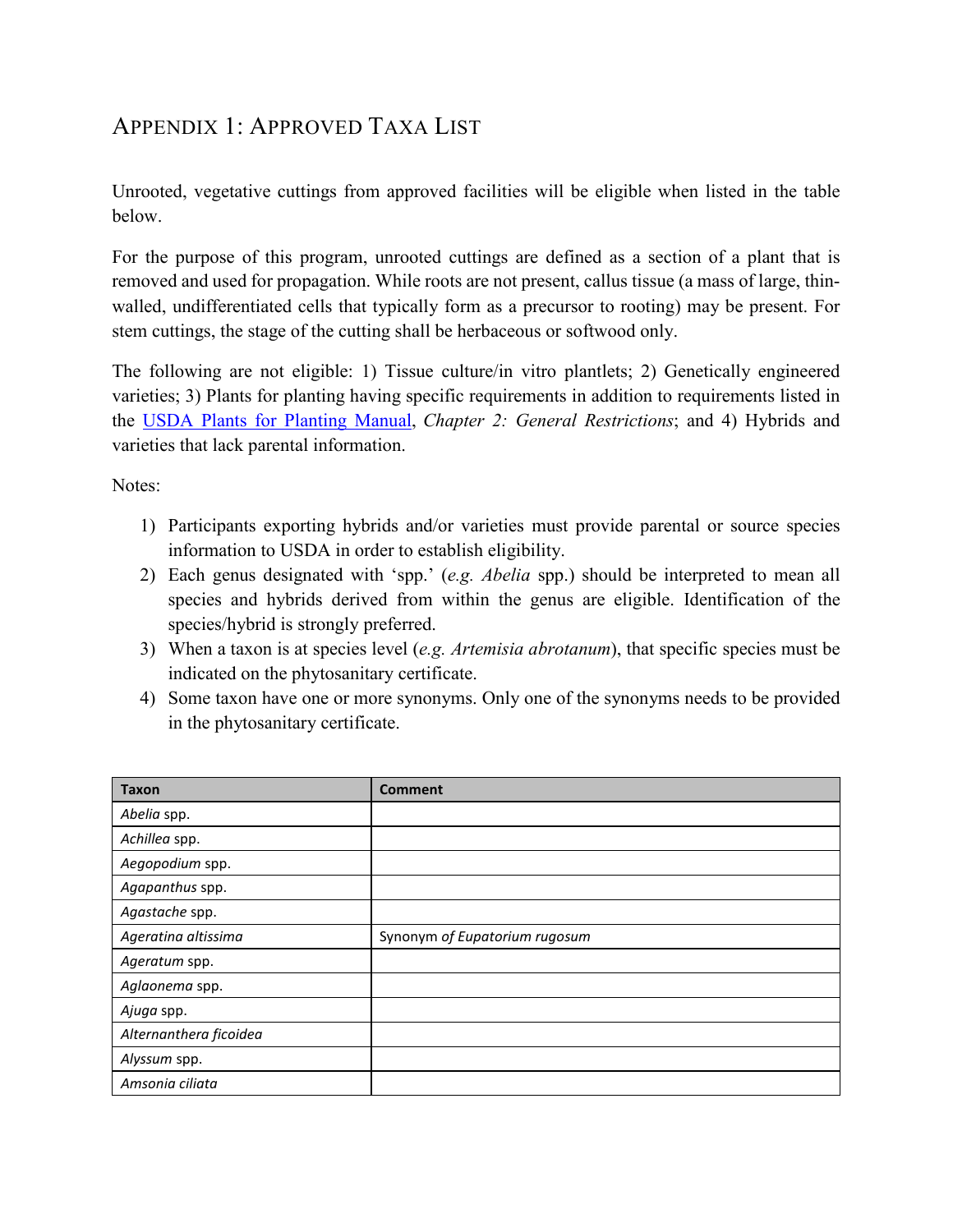| <b>Taxon</b>               | <b>Comment</b>                                                                                                                                                                                                                                                                                                            |  |  |
|----------------------------|---------------------------------------------------------------------------------------------------------------------------------------------------------------------------------------------------------------------------------------------------------------------------------------------------------------------------|--|--|
| Amsonia tabernaemontana    |                                                                                                                                                                                                                                                                                                                           |  |  |
| Angelonia spp.             |                                                                                                                                                                                                                                                                                                                           |  |  |
| Anisodontea spp.           |                                                                                                                                                                                                                                                                                                                           |  |  |
| Antirrhinum spp.           | Antirrhinum spp. was proposed for Not Authorized Pending Pest Risk<br>Analysis (NAPPRA) round 3 (84 FR 64825, Docket No. APHIS-2018-0066)<br>for all propagules except seeds and cut flowers and greenery: NAPPRA<br>from all countries except Canada, Colombia, Costa Rica, France,<br>Guatemala, Indonesia, and Israel. |  |  |
| Aptenia spp.               |                                                                                                                                                                                                                                                                                                                           |  |  |
| Apteria spp.               |                                                                                                                                                                                                                                                                                                                           |  |  |
| Argyranthemum spp.         |                                                                                                                                                                                                                                                                                                                           |  |  |
| Arisaema spp.              |                                                                                                                                                                                                                                                                                                                           |  |  |
| Armeria spp.               | Synonym of Statice spp.                                                                                                                                                                                                                                                                                                   |  |  |
| Artemisia abrotanum        |                                                                                                                                                                                                                                                                                                                           |  |  |
| Artemisia absinthium       |                                                                                                                                                                                                                                                                                                                           |  |  |
| Artemisia arborescens      |                                                                                                                                                                                                                                                                                                                           |  |  |
| Artemisia dracunculus      |                                                                                                                                                                                                                                                                                                                           |  |  |
| Artemisia schmidtiana      |                                                                                                                                                                                                                                                                                                                           |  |  |
| Artemisia stelleriana      |                                                                                                                                                                                                                                                                                                                           |  |  |
| Aster spp.                 |                                                                                                                                                                                                                                                                                                                           |  |  |
| Asteriscus spp.spp.        |                                                                                                                                                                                                                                                                                                                           |  |  |
| Aubrieta spp.              |                                                                                                                                                                                                                                                                                                                           |  |  |
| Aurinia spp.               |                                                                                                                                                                                                                                                                                                                           |  |  |
| Bacopa spp.                |                                                                                                                                                                                                                                                                                                                           |  |  |
| Begonia spp.               |                                                                                                                                                                                                                                                                                                                           |  |  |
| Bergenia spp.              |                                                                                                                                                                                                                                                                                                                           |  |  |
| Bidens bipinnata           |                                                                                                                                                                                                                                                                                                                           |  |  |
| Bidens ferulifolia         |                                                                                                                                                                                                                                                                                                                           |  |  |
| Bidens pilosa              |                                                                                                                                                                                                                                                                                                                           |  |  |
| <b>Boltonia</b> asteroides |                                                                                                                                                                                                                                                                                                                           |  |  |
| Brachyscome spp.           |                                                                                                                                                                                                                                                                                                                           |  |  |
| Bracteantha spp. spp.      | Synonym of Xerochrysum spp.                                                                                                                                                                                                                                                                                               |  |  |
| Browallia spp.             |                                                                                                                                                                                                                                                                                                                           |  |  |
| Buddleja spp.              |                                                                                                                                                                                                                                                                                                                           |  |  |
| Calamintha spp.spp.        | Synonym of Clinopodium spp.                                                                                                                                                                                                                                                                                               |  |  |
| Calceolaria spp.           | Synonym of Fagelia spp.                                                                                                                                                                                                                                                                                                   |  |  |
| Calendula spp.             |                                                                                                                                                                                                                                                                                                                           |  |  |
| Calibrachoa spp.           |                                                                                                                                                                                                                                                                                                                           |  |  |
| Calocephalus spp.          |                                                                                                                                                                                                                                                                                                                           |  |  |
| Campanula carpatica        | Synonym of Campanula turbinata                                                                                                                                                                                                                                                                                            |  |  |
| Campanula garganica        | Synonym of Campanula garganica var. hirsuta hort                                                                                                                                                                                                                                                                          |  |  |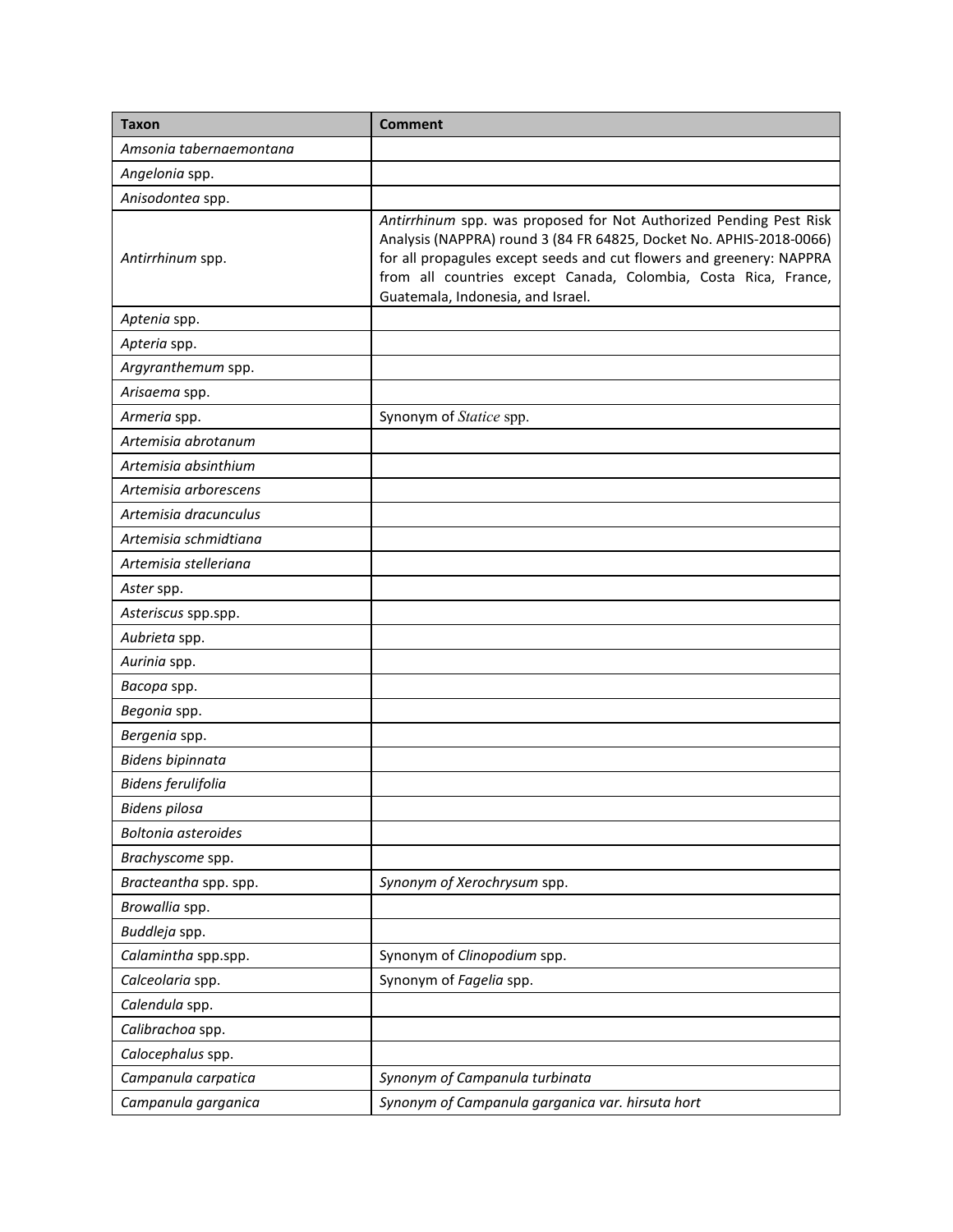| <b>Taxon</b>               | <b>Comment</b>                                                                                                                                                                                                                                                                                                  |  |  |
|----------------------------|-----------------------------------------------------------------------------------------------------------------------------------------------------------------------------------------------------------------------------------------------------------------------------------------------------------------|--|--|
| Campanula glomerata        |                                                                                                                                                                                                                                                                                                                 |  |  |
| Campanula incurva          | Synonym of Campanula leutweinii Heldr                                                                                                                                                                                                                                                                           |  |  |
| Campanula portenschlagiana | Synonym of Campanula muralis Port ex A. DC                                                                                                                                                                                                                                                                      |  |  |
| Campanula poscharskyana    |                                                                                                                                                                                                                                                                                                                 |  |  |
| Campanula punctata         |                                                                                                                                                                                                                                                                                                                 |  |  |
| Campanula turbinata        | Synonym of Campanula carpatica                                                                                                                                                                                                                                                                                  |  |  |
| Canna spp.                 |                                                                                                                                                                                                                                                                                                                 |  |  |
| Carex morrowii             |                                                                                                                                                                                                                                                                                                                 |  |  |
| Carex oshimensis           |                                                                                                                                                                                                                                                                                                                 |  |  |
| Carex pensylvanica         |                                                                                                                                                                                                                                                                                                                 |  |  |
| Caryopteris spp.           |                                                                                                                                                                                                                                                                                                                 |  |  |
| Catharanthus spp.          | Catharanthus spp. was proposed for Not Authorized Pending Pest Risk<br>Analysis (NAPPRA) round 3 (84 FR 64825, Docket No. APHIS-2018-0066)<br>for all propagules except seeds and cut flowers and greenery: NAPPRA<br>from all countries except all countries except Costa Rica, Guatemala,<br>India, and Japan |  |  |
| Centaurea spp.             |                                                                                                                                                                                                                                                                                                                 |  |  |
| Ceratostema spp.           |                                                                                                                                                                                                                                                                                                                 |  |  |
| Ceratostigma spp.          |                                                                                                                                                                                                                                                                                                                 |  |  |
| Chamaecyparis spp.         |                                                                                                                                                                                                                                                                                                                 |  |  |
| Chamaesyce hypericifolia   | Synonym of Euphorbia hypericifolia;                                                                                                                                                                                                                                                                             |  |  |
| Chelone spp.               |                                                                                                                                                                                                                                                                                                                 |  |  |
| Chrysocephalum spp.        |                                                                                                                                                                                                                                                                                                                 |  |  |
| Chrysogonum spp.           |                                                                                                                                                                                                                                                                                                                 |  |  |
| Cleome spp.                |                                                                                                                                                                                                                                                                                                                 |  |  |
| Clinopodium spp.           | Synonym of Calamintha spp                                                                                                                                                                                                                                                                                       |  |  |
| Coleus spp.spp.            | Synonym of Plectranthus spp                                                                                                                                                                                                                                                                                     |  |  |
| Coreopsis spp.             |                                                                                                                                                                                                                                                                                                                 |  |  |
| Cosmos spp.                |                                                                                                                                                                                                                                                                                                                 |  |  |
| Crossandra spp.            |                                                                                                                                                                                                                                                                                                                 |  |  |
| Cuphea spp.                |                                                                                                                                                                                                                                                                                                                 |  |  |
| Dahlia spp.                |                                                                                                                                                                                                                                                                                                                 |  |  |
| Delosperma spp.            |                                                                                                                                                                                                                                                                                                                 |  |  |
| Diascia spp.               |                                                                                                                                                                                                                                                                                                                 |  |  |
| Digitalis spp.             |                                                                                                                                                                                                                                                                                                                 |  |  |
| Dipladenia spp.            |                                                                                                                                                                                                                                                                                                                 |  |  |
| Echinacea purpurea         |                                                                                                                                                                                                                                                                                                                 |  |  |
| Erysimum linifolium        |                                                                                                                                                                                                                                                                                                                 |  |  |
| Eupatorium dubium          | Synonym of Eutrochium dubium                                                                                                                                                                                                                                                                                    |  |  |
| Eupatorium maculatum       | Synonym of Eutrochium maculatum var. maculatum;                                                                                                                                                                                                                                                                 |  |  |
| Eupatorium purpureum       | Synonym of Eutrochium purpureum var. purpureum                                                                                                                                                                                                                                                                  |  |  |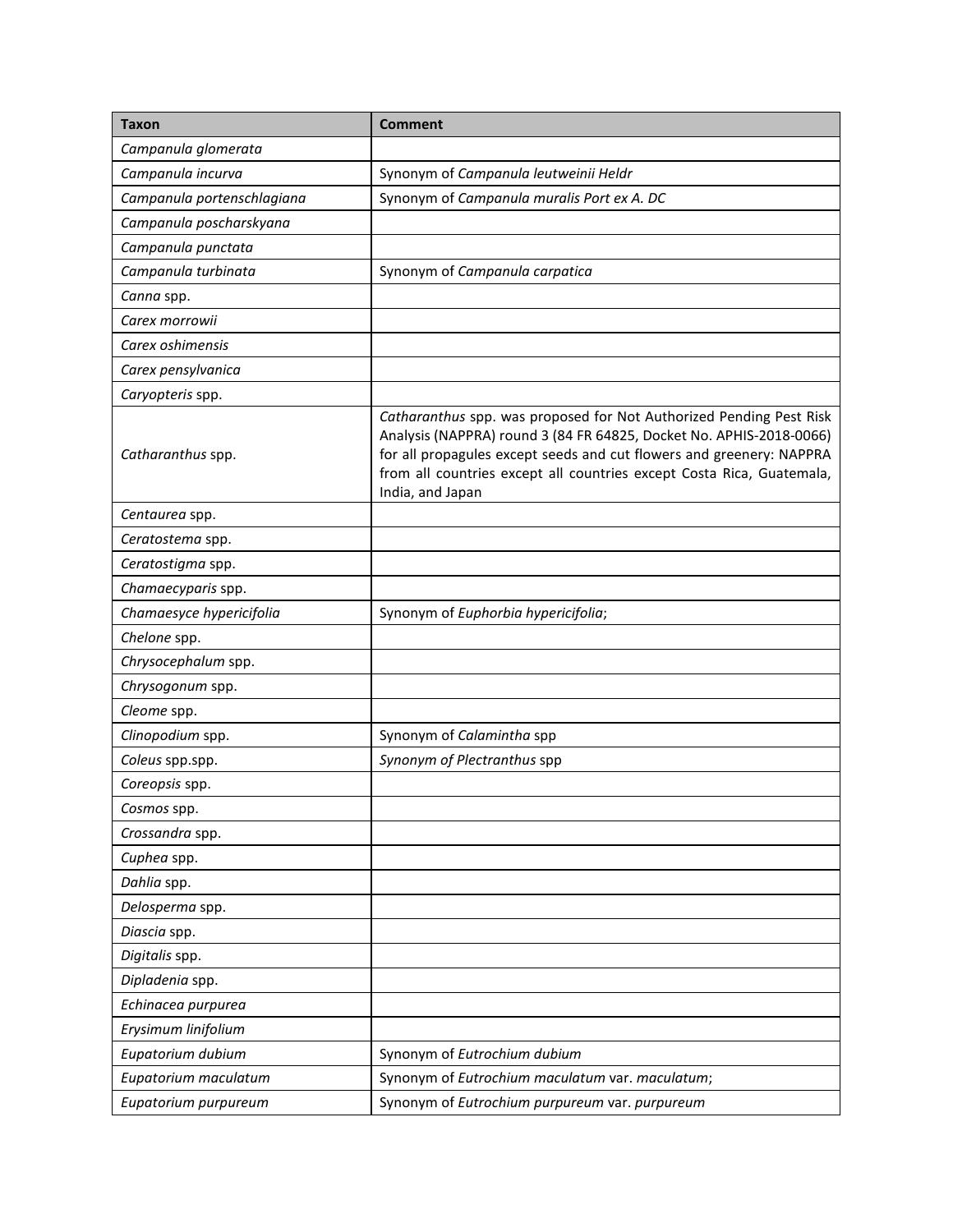| <b>Taxon</b>                        | <b>Comment</b>                                                                           |
|-------------------------------------|------------------------------------------------------------------------------------------|
| Eupatorium rugosum                  | Synonym of Ageratina altissima                                                           |
| Euphorbia amygdaloides              |                                                                                          |
| Euphorbia characias                 |                                                                                          |
| Euphorbia characias subsp. wulfenii |                                                                                          |
| Euphorbia dulcis                    |                                                                                          |
| Euphorbia epithymoides              | Synonym Euphorbia polychroma                                                             |
| Euphorbia graminea                  |                                                                                          |
| Euphorbia hypericifolia             | Synonym of Chamaesyce glomerifera, Chamaesyce<br>hypericifolia,<br>Euphorbia glomerifera |
| Euphorbia hyssopifolia              | Synonym Chamaesyce hyssopifolia, Euphorbia brasiliensis                                  |
| Euphorbia nicaeensis                |                                                                                          |
| Euphorbia polychroma                | Synonym of Euphorbia epithymoides                                                        |
| Euphorbia pulcherrima               |                                                                                          |
| Euphorbia seguieriana               |                                                                                          |
| Euphorbia wulfenii                  | Synonym of Euphorbia characias subsp. wulfenii                                           |
| Euphorbia x martini                 |                                                                                          |
| Euryops spp.                        |                                                                                          |
| Eutrochium spp.                     |                                                                                          |
| Evolvulus spp.                      |                                                                                          |
| Fagelia spp.                        | Synonym of Calceolaria spp                                                               |
| Faucaria spp.                       |                                                                                          |
| Felicia spp.                        |                                                                                          |
| Fuchsia spp.                        |                                                                                          |
| Gaillardia spp.                     |                                                                                          |
| Galeopsis spp.                      |                                                                                          |
| Galium odoratum                     |                                                                                          |
| Gaura lindheimeri                   | Synonym of Oenothera lindheimeri                                                         |
| Gazania spp.                        |                                                                                          |
| Geranium x oxonianum                |                                                                                          |
| Gerbera spp.                        |                                                                                          |
| Geum chiloense                      | Synonym of Geum quellyon                                                                 |
| Geum chiloense x rivale             |                                                                                          |
| Geum quellyon                       | Synonym of Geum chiloense                                                                |
| Geum rivale                         |                                                                                          |
| Geum ternatum                       | Synonym of Waldsteinia ternate                                                           |
| Glandularia spp.                    |                                                                                          |
| Glechoma spp.                       |                                                                                          |
| Gomphrena globosa                   |                                                                                          |
| Gypsophila spp.                     |                                                                                          |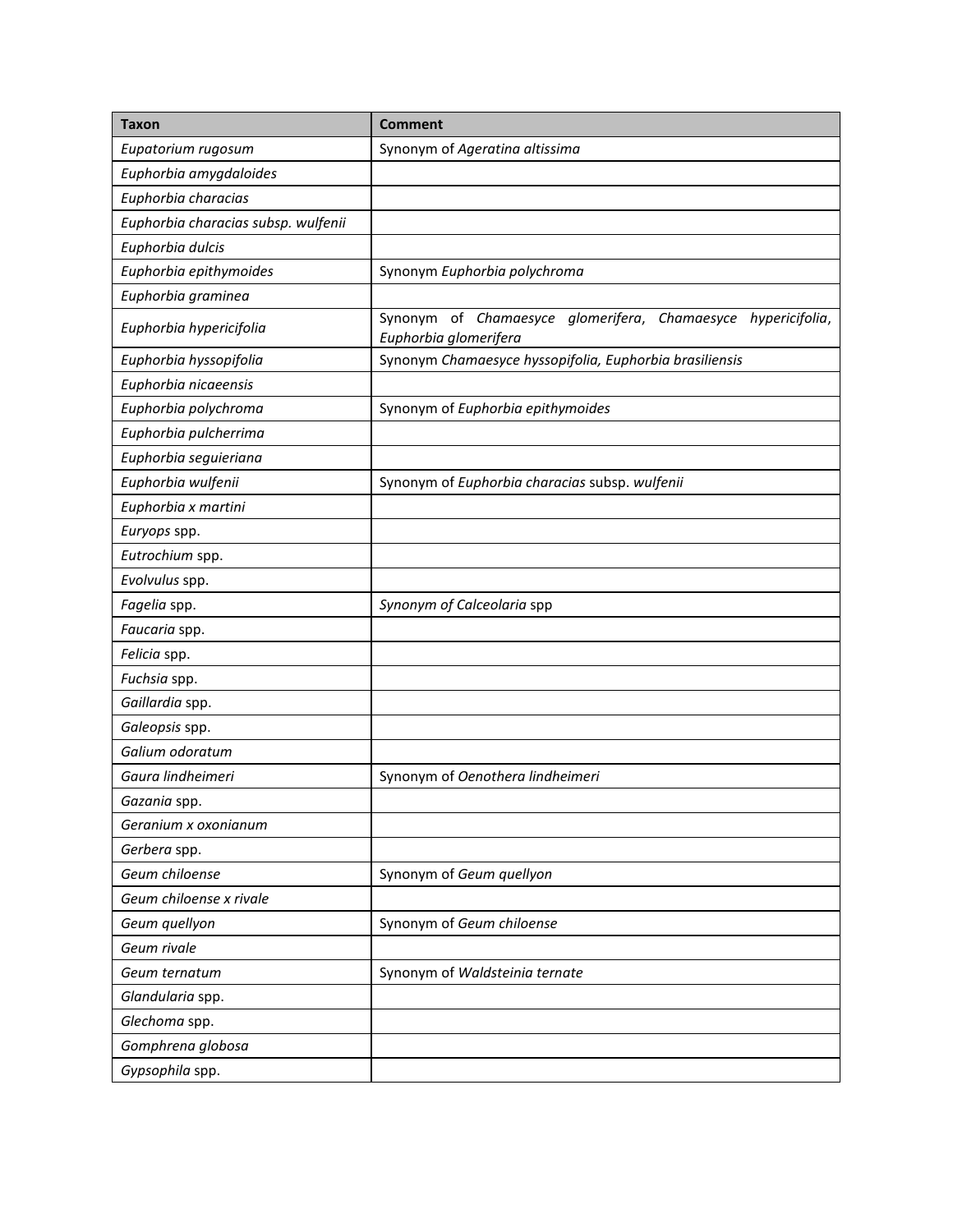| <b>Taxon</b>             | <b>Comment</b>                                                                                                                                                                                                                                                                                                                        |
|--------------------------|---------------------------------------------------------------------------------------------------------------------------------------------------------------------------------------------------------------------------------------------------------------------------------------------------------------------------------------|
| Hedera spp.*             | Exemptions* Not Authorized Pending Pest Risk Analysis (NAPPRA) from<br>all countries except Canada, Colombia, Costa Rica, Guatemala, Israel,<br>Kenya, and Mexico. It needs to meet Asian Long horned Beetle (ALB)/<br>Citrus Long horned Beetle (CLB) conditions of entry. Please see USDA<br>Plants for Planting Manual, Chapter 6. |
| Helenium autumnale       |                                                                                                                                                                                                                                                                                                                                       |
| Helianthemum spp.        |                                                                                                                                                                                                                                                                                                                                       |
| <b>Helianthus annuus</b> |                                                                                                                                                                                                                                                                                                                                       |
| Helianthus salicifolius  |                                                                                                                                                                                                                                                                                                                                       |
| Helichrysum spp.         |                                                                                                                                                                                                                                                                                                                                       |
| Heliconia spp.           |                                                                                                                                                                                                                                                                                                                                       |
| Heliopsis spp.           |                                                                                                                                                                                                                                                                                                                                       |
| Heliotropium spp.        |                                                                                                                                                                                                                                                                                                                                       |
| Helleborus spp.          |                                                                                                                                                                                                                                                                                                                                       |
| Heuchera spp.            |                                                                                                                                                                                                                                                                                                                                       |
| Heucherella spp.         |                                                                                                                                                                                                                                                                                                                                       |
| Houttuynia spp.          |                                                                                                                                                                                                                                                                                                                                       |
| Hypericum calycinum      |                                                                                                                                                                                                                                                                                                                                       |
| Hypericum x inodorum     |                                                                                                                                                                                                                                                                                                                                       |
| Hypoestes spp.           |                                                                                                                                                                                                                                                                                                                                       |
| Iberis spp.              |                                                                                                                                                                                                                                                                                                                                       |
| Impatiens hawkeri        |                                                                                                                                                                                                                                                                                                                                       |
| Impatiens walleriana     |                                                                                                                                                                                                                                                                                                                                       |
| Iresine spp.             |                                                                                                                                                                                                                                                                                                                                       |
| Isotoma spp.             |                                                                                                                                                                                                                                                                                                                                       |
| Jamesbrittenia spp.      |                                                                                                                                                                                                                                                                                                                                       |
| Kniphofia spp.           |                                                                                                                                                                                                                                                                                                                                       |
| Lamiastrum spp.          | Synonym of Lamium spp.                                                                                                                                                                                                                                                                                                                |
| Lamium spp.              | Synonym of Lamiastrum spp                                                                                                                                                                                                                                                                                                             |
| Lantana spp.             |                                                                                                                                                                                                                                                                                                                                       |
| Lavandula spp.           |                                                                                                                                                                                                                                                                                                                                       |
| Leucanthemum spp.        | Please provide specific species. Species are regulated by the synonym<br>which is regulated under the Chrysanthemum restrictions.                                                                                                                                                                                                     |
| Leucophyta spp.          |                                                                                                                                                                                                                                                                                                                                       |
| Lithodora spp.           |                                                                                                                                                                                                                                                                                                                                       |
| Lobelia cardinalis       |                                                                                                                                                                                                                                                                                                                                       |
| Lobelia erinus           |                                                                                                                                                                                                                                                                                                                                       |
| Lobelia xalapensis       |                                                                                                                                                                                                                                                                                                                                       |
| Lobelia × speciosa       |                                                                                                                                                                                                                                                                                                                                       |
| Lobularia spp.           |                                                                                                                                                                                                                                                                                                                                       |
| Lomelosia spp.           |                                                                                                                                                                                                                                                                                                                                       |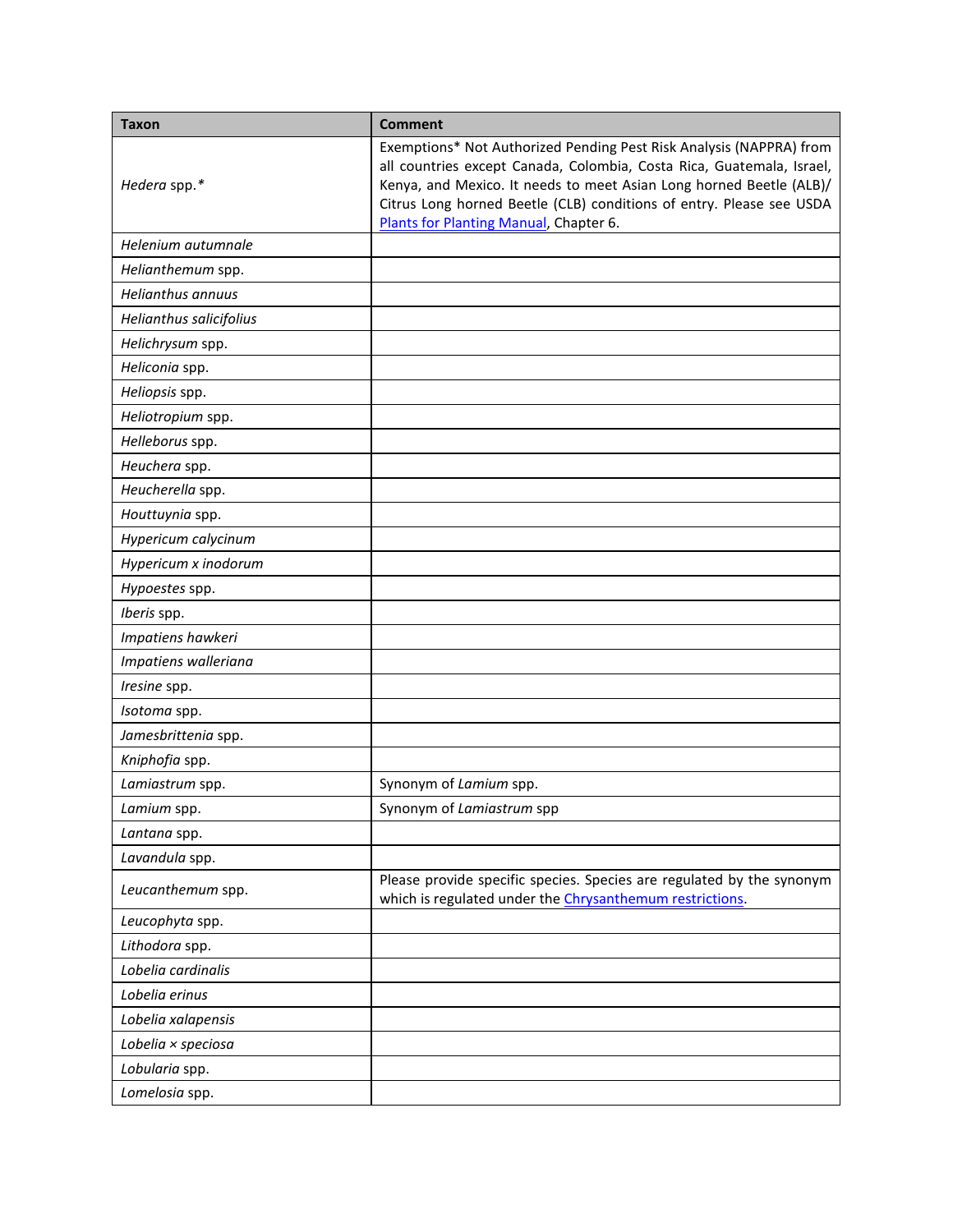| <b>Taxon</b>                             | <b>Comment</b>                |
|------------------------------------------|-------------------------------|
| Lophospermum spp.                        |                               |
| Lychnis coronaria                        | Synonym of Silene coronaria   |
| Lychnis flos-cuculi                      | Synonym of Silene flos-cuculi |
| Lychnis flos-jovis                       | Synonym of Silene flos-jovis  |
| Lysimachia congestiflora                 |                               |
| Lysimachia nummularia                    |                               |
| Lysimachia punctata                      |                               |
| Mandevilla spp.                          |                               |
| Margaritaria spp.                        |                               |
| Matisia spp.                             |                               |
| Mazus spp.                               |                               |
| Mecardonia spp.                          |                               |
| Melissa spp.                             |                               |
| Mentha spp.                              |                               |
| Monarda spp.                             |                               |
| Muehlenbeckia spp.                       |                               |
| Nemesia spp.                             |                               |
| Nepeta spp.                              |                               |
| Nierembergia spp.                        |                               |
| Ocimum spp.                              |                               |
| Oenanthe spp.                            |                               |
| Oenothera berlandieri                    |                               |
| Oenothera lindheimeri                    | Synonym of Gaura lindheimeri  |
| Oenothera macrocarpa                     |                               |
| <b>Oenothera</b><br>subsp.<br>macrocarpa |                               |
| fremontii                                |                               |
| Oenothera speciosa                       |                               |
| Origanum spp.                            |                               |
| Osteospermum spp.                        |                               |
| Oxalis spp.                              |                               |
| Pachysandra spp.                         |                               |
| Pellaea spp.                             |                               |
| Penstemon barbatus                       |                               |
| Penstemon digitalis                      |                               |
| Penstemon hartwegii                      |                               |
| Penstemon parryi                         |                               |
| Pentace spp.                             |                               |
| Pentas spp.                              |                               |
| Pericallis spp.                          |                               |
| Perilla spp.                             |                               |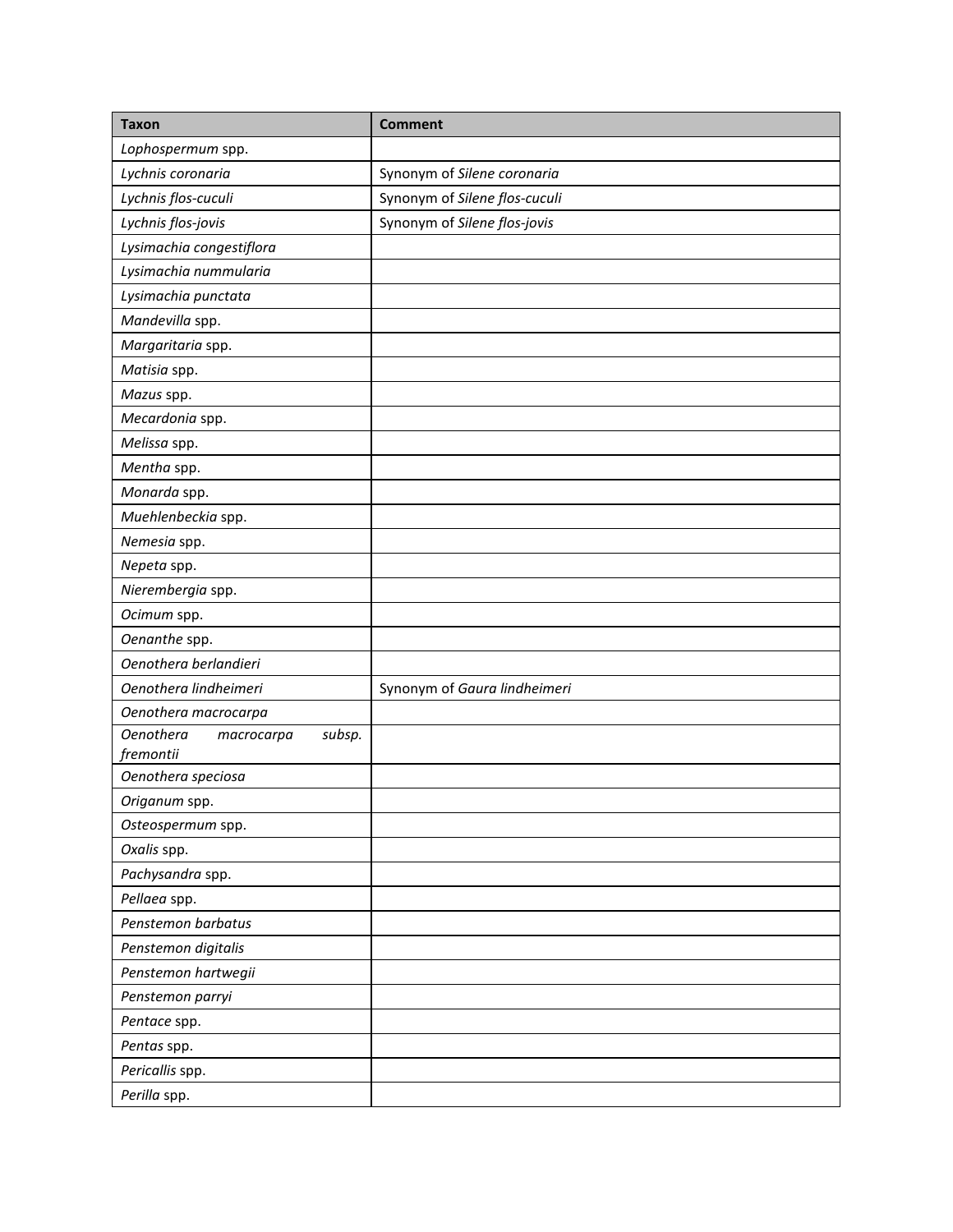| <b>Taxon</b>           | <b>Comment</b>                 |
|------------------------|--------------------------------|
| Perovskia spp.         | Synonym of Hessesa spp.        |
| Petchoa spp.           |                                |
| Petrea spp.            |                                |
| Petunia spp.           |                                |
| Phlox divaricata       |                                |
| Phlox drummondii       |                                |
| Phlox maculata         |                                |
| Phlox paniculata       |                                |
| Phlox stolonifera      |                                |
| Phlox subulata         |                                |
| Phygelius spp.         |                                |
| Physalis spp.          |                                |
| Physostegia spp.       |                                |
| Plectranthus spp.      | Synonym of Coleus spp.         |
| Polemonium spp.        |                                |
| Portulaca grandiflora  |                                |
| Portulaca oleracea     |                                |
| Prunella spp.          |                                |
| Pulmonaria spp.        |                                |
| Rhodanthemum spp.      |                                |
| Rosmarinus spp.        |                                |
| Rudbeckia spp.         |                                |
| Ruellia spp.           |                                |
| Sagina spp.            |                                |
| Sagittaria subulata    |                                |
| Salvia spp.            |                                |
| Santolina spp.         |                                |
| Sanvitalia spp.        |                                |
| Saxifraga spp.         |                                |
| Scabiosa spp.          |                                |
| Scaevola aemula        |                                |
| Scrophularia macrantha |                                |
| Sedum spp.             |                                |
| Sempervivum spp.       |                                |
| Setcreasea spp.        |                                |
| Silene coronaria       |                                |
| Silene dioica          | Synonym of Lychnis coronaria   |
| Silene flos-cuculi     | Synonym of Lychnis flos-cuculi |
| Silene flos-jovis      | Synonym of Lychnis flos-jovis  |
| Silene uniflora        |                                |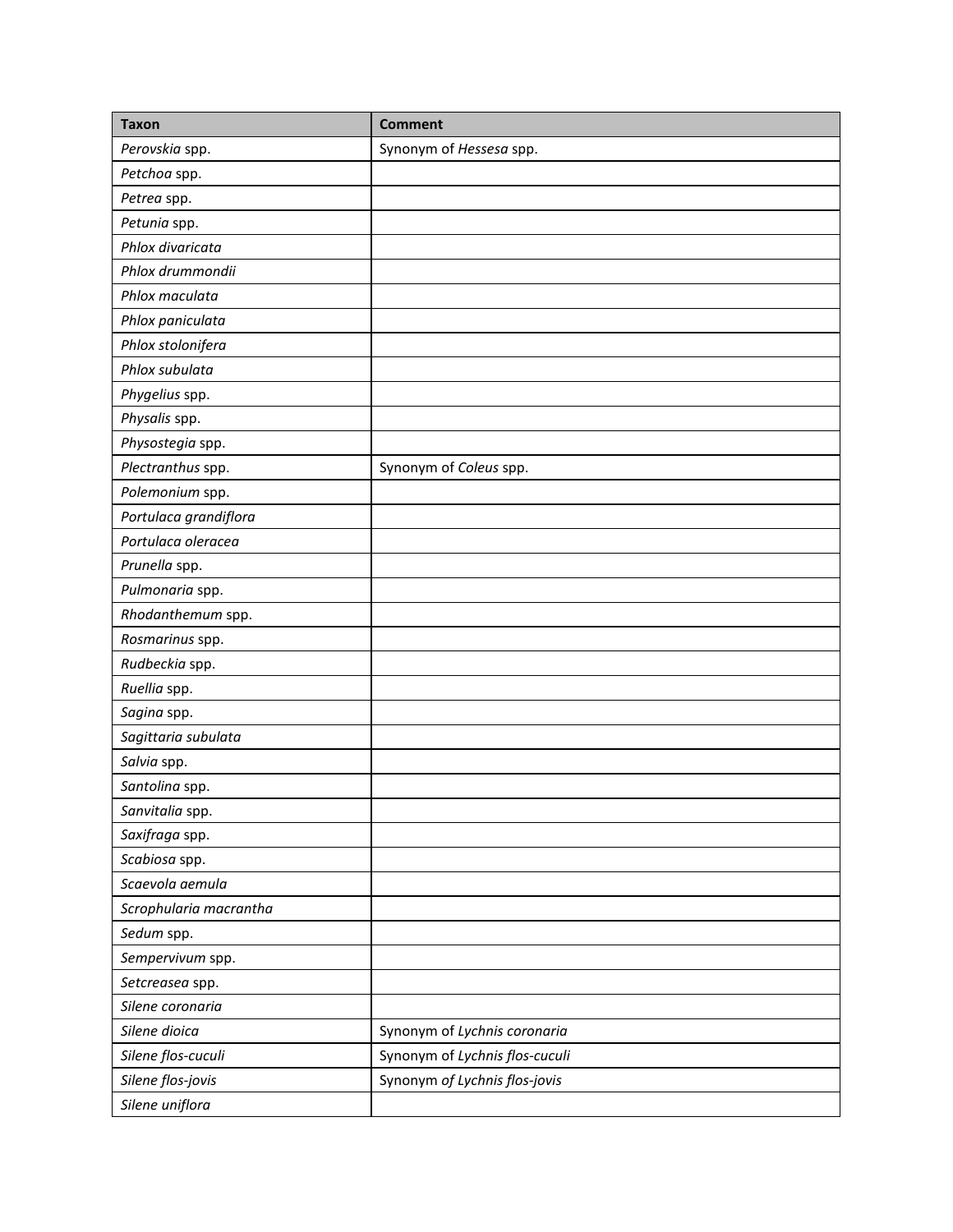| <b>Taxon</b>          | <b>Comment</b>                                                                                                                                                                                                                                                                                                                                           |
|-----------------------|----------------------------------------------------------------------------------------------------------------------------------------------------------------------------------------------------------------------------------------------------------------------------------------------------------------------------------------------------------|
| Solenostemon spp.     |                                                                                                                                                                                                                                                                                                                                                          |
| Solidago canadensis   |                                                                                                                                                                                                                                                                                                                                                          |
| Solidago rugosa       |                                                                                                                                                                                                                                                                                                                                                          |
| Stachys spp.          |                                                                                                                                                                                                                                                                                                                                                          |
| Statice spp.          | Synonym of Armeria spp.                                                                                                                                                                                                                                                                                                                                  |
| Stevia spp.           |                                                                                                                                                                                                                                                                                                                                                          |
| Strobilanthes spp.    |                                                                                                                                                                                                                                                                                                                                                          |
| Sutera spp.           |                                                                                                                                                                                                                                                                                                                                                          |
| Syngonium spp.        |                                                                                                                                                                                                                                                                                                                                                          |
| Tarenaya spp.         |                                                                                                                                                                                                                                                                                                                                                          |
| Teucrium spp.         |                                                                                                                                                                                                                                                                                                                                                          |
| Thunbergia spp.       |                                                                                                                                                                                                                                                                                                                                                          |
| Thymus spp.           |                                                                                                                                                                                                                                                                                                                                                          |
| Torenia spp.          |                                                                                                                                                                                                                                                                                                                                                          |
| Tradescantia spp.     |                                                                                                                                                                                                                                                                                                                                                          |
| Tricyrtis spp.        |                                                                                                                                                                                                                                                                                                                                                          |
| Tropaeolum spp.       |                                                                                                                                                                                                                                                                                                                                                          |
| Verbena bonariensis   |                                                                                                                                                                                                                                                                                                                                                          |
| Verbena canadensis    | Synonym of Glandularia canadensis                                                                                                                                                                                                                                                                                                                        |
| Verbena hortensis     | Synonym of Glandularia xhybrida                                                                                                                                                                                                                                                                                                                          |
| Verbena litoralis     |                                                                                                                                                                                                                                                                                                                                                          |
| Verbena officinalis   |                                                                                                                                                                                                                                                                                                                                                          |
| Verbena peruviana     | Synonym of Glandularia peruviana                                                                                                                                                                                                                                                                                                                         |
| Veronica austriaca    |                                                                                                                                                                                                                                                                                                                                                          |
| Veronica gentianoides |                                                                                                                                                                                                                                                                                                                                                          |
| Veronica longifolia   |                                                                                                                                                                                                                                                                                                                                                          |
| Veronica peduncularis |                                                                                                                                                                                                                                                                                                                                                          |
| Veronica prostrata    |                                                                                                                                                                                                                                                                                                                                                          |
| Veronica repens       |                                                                                                                                                                                                                                                                                                                                                          |
| Vinca spp.            | Vinca spp. was proposed for Not Authorized Pending Pest Risk Analysis<br>(NAPPRA) round 3 (84 FR 64825, Docket No. APHIS-2018-0066) for all<br>propagules except seeds and cut flowers and greenery: NAPPRA from all<br>countries except countries except Costa Rica, Dominican Republic, El<br>Salvador, Ethiopia, Guatemala, Israel, Japan, and Kenya. |
| Viola cornuta         |                                                                                                                                                                                                                                                                                                                                                          |
| Viola pubescens       |                                                                                                                                                                                                                                                                                                                                                          |
| Waldsteinia ternate   | Synonym of Geum ternatum                                                                                                                                                                                                                                                                                                                                 |
| Xerochrysum spp.      | Synonym of Bracteantha spp.                                                                                                                                                                                                                                                                                                                              |
| Zinnia spp.           |                                                                                                                                                                                                                                                                                                                                                          |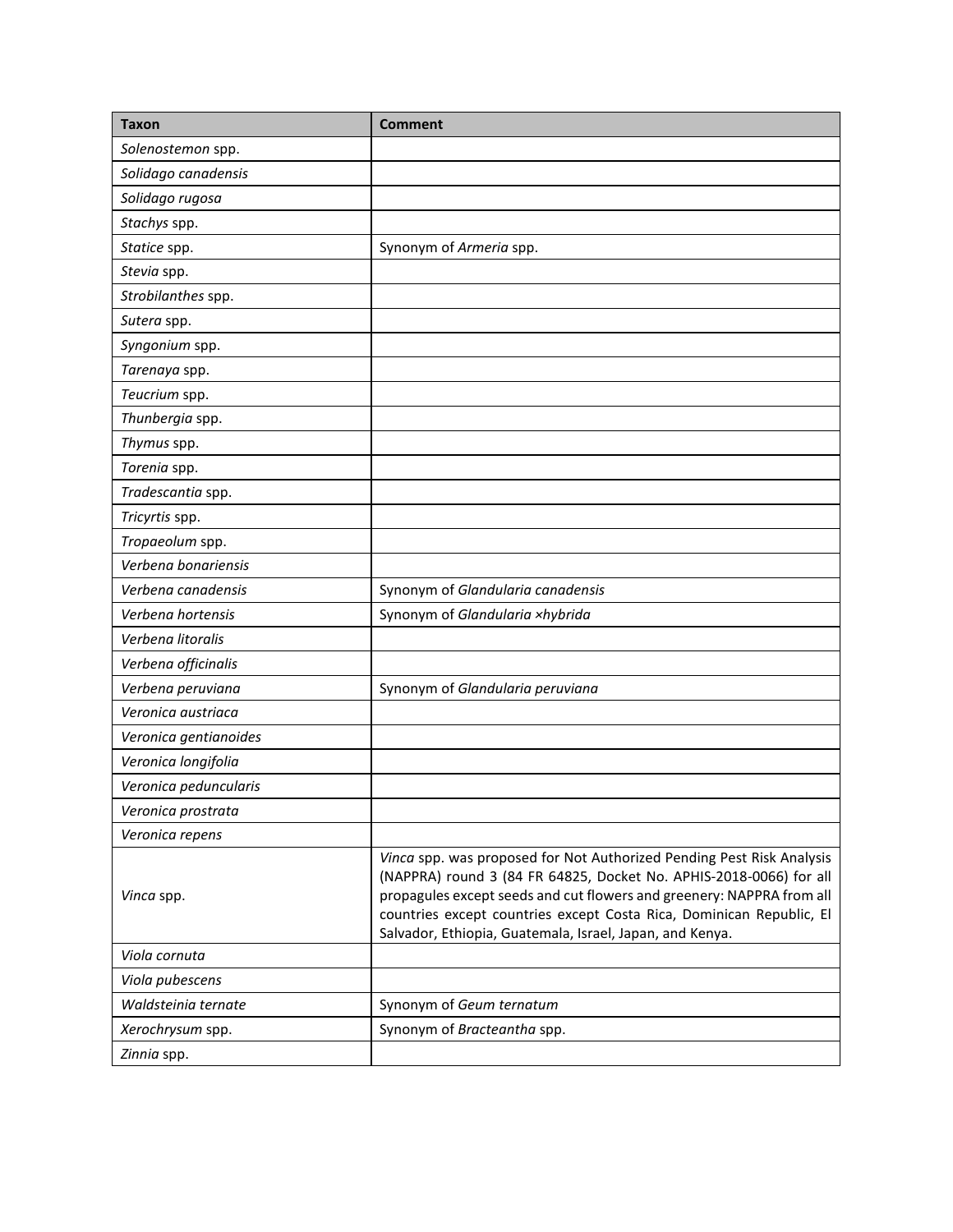# APPENDIX 2: LIST OF APPROVED DISINFECTANTS\*\*

**Table 1**: The following table provides a list of APHIS-approved surface disinfectants. Any product used for disinfection should be approved for use by the NPPO, labeled for use by the appropriate authority in the country where the facility is located, and must be efficacious against regulated pests.

<span id="page-16-0"></span>

| Examples of APHIS-approved Surface Disinfectants           |              |                    |                                                                                                                                                     |
|------------------------------------------------------------|--------------|--------------------|-----------------------------------------------------------------------------------------------------------------------------------------------------|
| <b>Trade Name</b>                                          | EPA Reg. No. | Active Ingredients | Use Sites                                                                                                                                           |
| ANTHIUM DIOXCIDE 5% AQUEOUS<br>STABILIZED CHLORINE DIOXIDE | 9150-2       | Chlorine dioxide   | Boot wash/shoe wash                                                                                                                                 |
| <b>BIO-FRESH CD</b>                                        | 9804-3-65516 | Chlorine           | Greenhouses, hard non porous surfaces (flower buckets, floors,<br>walls, coolers, benches and counter tops)                                         |
| <b>COIL &amp; DUCT SPRAY</b>                               | 9804-3-46463 | Chlorine           | Greenhouses, hard non porous surfaces (flower buckets, floors,<br>walls, coolers, benches and counter tops)                                         |
| <b>ECOTREAT</b>                                            | 9804-3-7909  | Chlorine           | Greenhouses, hard non porous surfaces (flower buckets, floors,<br>walls, coolers, benches and counter tops)                                         |
| <b>ENVIROCON</b>                                           | 9804-3       | Chlorine dioxide   | Greenhouses, hard non porous surfaces (flower buckets, floors,<br>walls, coolers, benches and counter tops)                                         |
| TOTALINE COIL & DUCT SPRAY                                 | 9804-3-40536 | Chlorine           | Greenhouses, hard non porous surfaces (flower buckets, floors,<br>walls, coolers, benches and counter tops)                                         |
| Zero Tol                                                   | 70299-1      | Hydrogen dioxide   | Greenhouse structures, benches, pots, watering systems,<br>evaporative coolers, storage rooms, ventilation equipment, floors<br>and other equipment |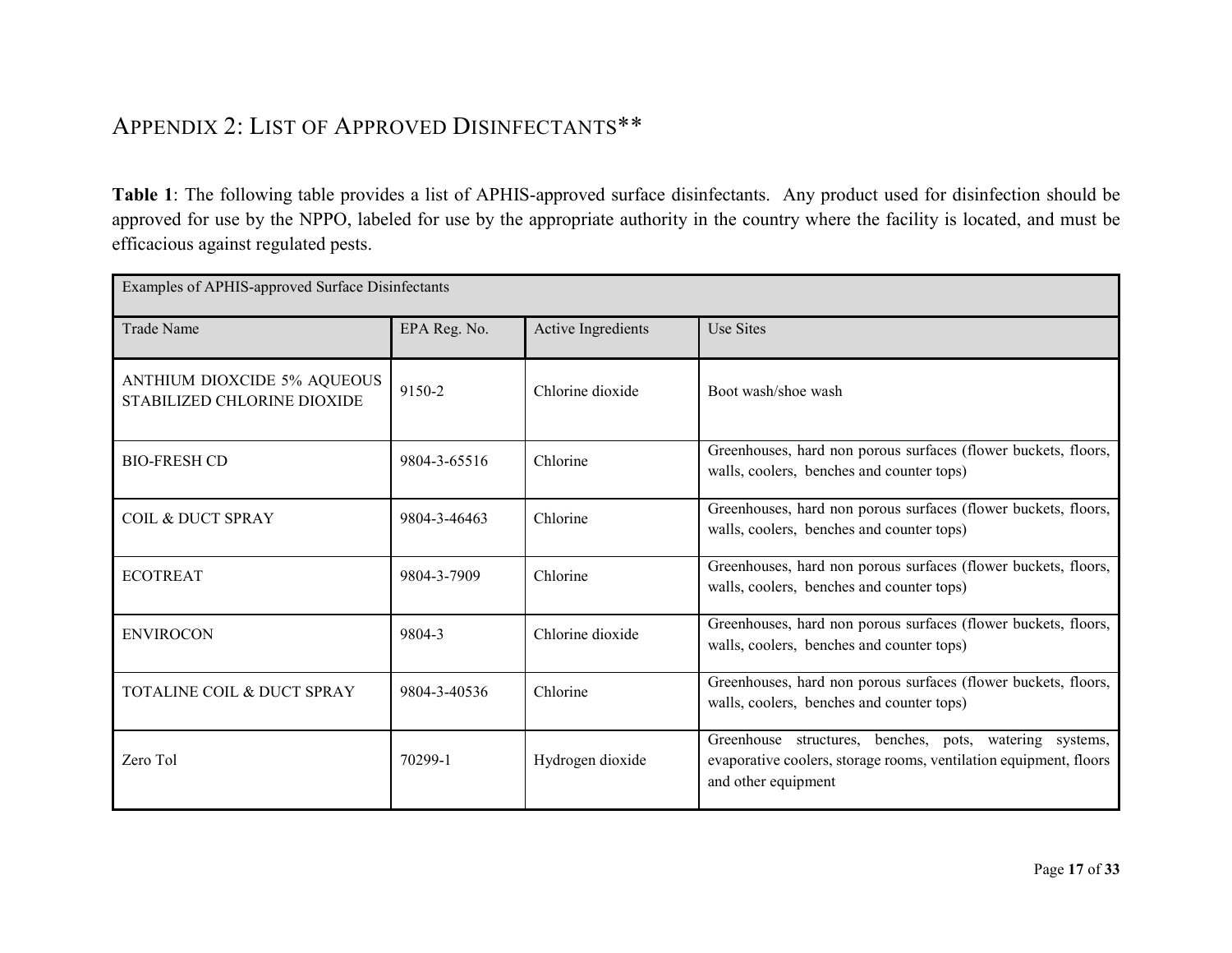| Examples of APHIS-approved Surface Disinfectants |               |                                   |                                                                                                                                     |
|--------------------------------------------------|---------------|-----------------------------------|-------------------------------------------------------------------------------------------------------------------------------------|
| <b>Trade Name</b>                                | EPA Reg. No.  | Active Ingredients                | <b>Use Sites</b>                                                                                                                    |
| <b>AFCO 4330</b>                                 | 4959-16-833   | <b>I</b> odine                    | Greenhouses, hard non porous surfaces (flower buckets, floors,<br>walls, coolers, benches and counter tops)                         |
| BIOSENTRY IODINE DISINFECTANT                    | 65020-4       | Nonylphenoxypolyethox<br>yethanol | Greenhouses, hard non porous surfaces (flower buckets, floors,<br>walls, coolers, benches and counter tops)                         |
| <b>CSAN 2339 IDOPHOR SANITIZER</b>               | 4959-16-67829 | Iodine                            | Greenhouses, hard non porous surfaces (flower buckets, floors,<br>walls, coolers, benches and counter tops)                         |
| <b>OAKITE TRISANITE</b>                          | 4959-16-1020  | <b>Iodine</b>                     | Greenhouses, hard non porous surfaces (flower buckets, floors,<br>walls, coolers, benches and counter tops)                         |
| <b>SANI DINE</b>                                 | 4959-15-64328 | Iodine                            | Greenhouses, hard non porous surfaces (flower buckets, floors,<br>walls, coolers, benches and counter tops)shoe/boot wash           |
| WESCODYNE                                        | 4959-16-1043  | Iodine                            | Greenhouses, hard non porous surfaces (flower buckets, floors,<br>walls, coolers, benches and counter tops)                         |
| WEST AGRO ZZZ DISINFECTANT                       | 4959-16       | Iodine                            | Greenhouses, hard non porous surfaces (flower buckets, floors,<br>walls, coolers, benches and counter tops)                         |
| ZEP-I-DINE                                       | 4959-16-1270  | Iodine                            | Greenhouses, hard non porous surfaces (flower buckets, floors,<br>walls, coolers, benches and counter tops)                         |
| Lonza Formulation S-18                           | 6836-77       | Quat. Ammonium                    | Farm, Poultry, Swine, and Mushroom Premise Sanitation<br>Veterinary<br>Practice/Animal<br>Care/Animal<br>Laboratory<br>Disinfection |
| MAQUAT 128-MT                                    | 10324-112     | Quat. Ammonium                    | Outer clothing, field harvesting equipment, walls/floors of<br>coolers, flower buckets, and greenhouse packing areas                |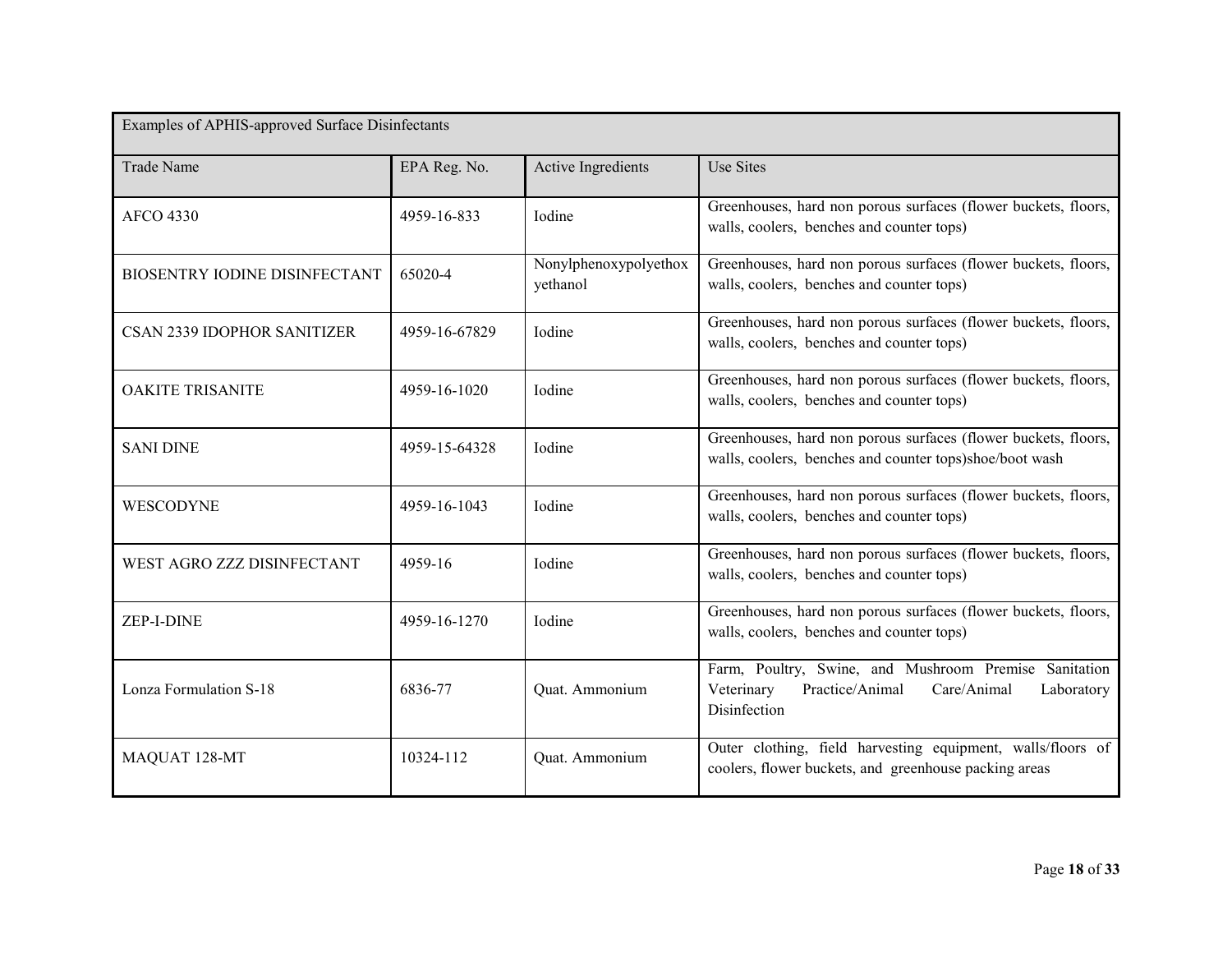| Examples of APHIS-approved Surface Disinfectants |              |                    |                                                                                                                                                 |
|--------------------------------------------------|--------------|--------------------|-------------------------------------------------------------------------------------------------------------------------------------------------|
| <b>Trade Name</b>                                | EPA Reg. No. | Active Ingredients | Use Sites                                                                                                                                       |
| MAQUAT 615-HD                                    | 10324-72     | Quat. Ammonium     | Greenhouses, hard non porous surfaces (flower buckets, floors,<br>walls, coolers, benches and counter tops)                                     |
| <b>MAQUAT 64 MN</b>                              | 10324-113    | Quat. ammonium     | Florist shops, wholesale florist, shippers, greenhouse packing<br>areas, flower buckets, floors/walls of coolers, benches, and<br>counter tops) |
| Physan 20                                        | 55364-5      | Quat. Ammonium     | Greenhouses, hard surfaces, lawn and turf grass, seedlings, cut<br>flowers, decorative fountains, pools, birdbaths, and plants                  |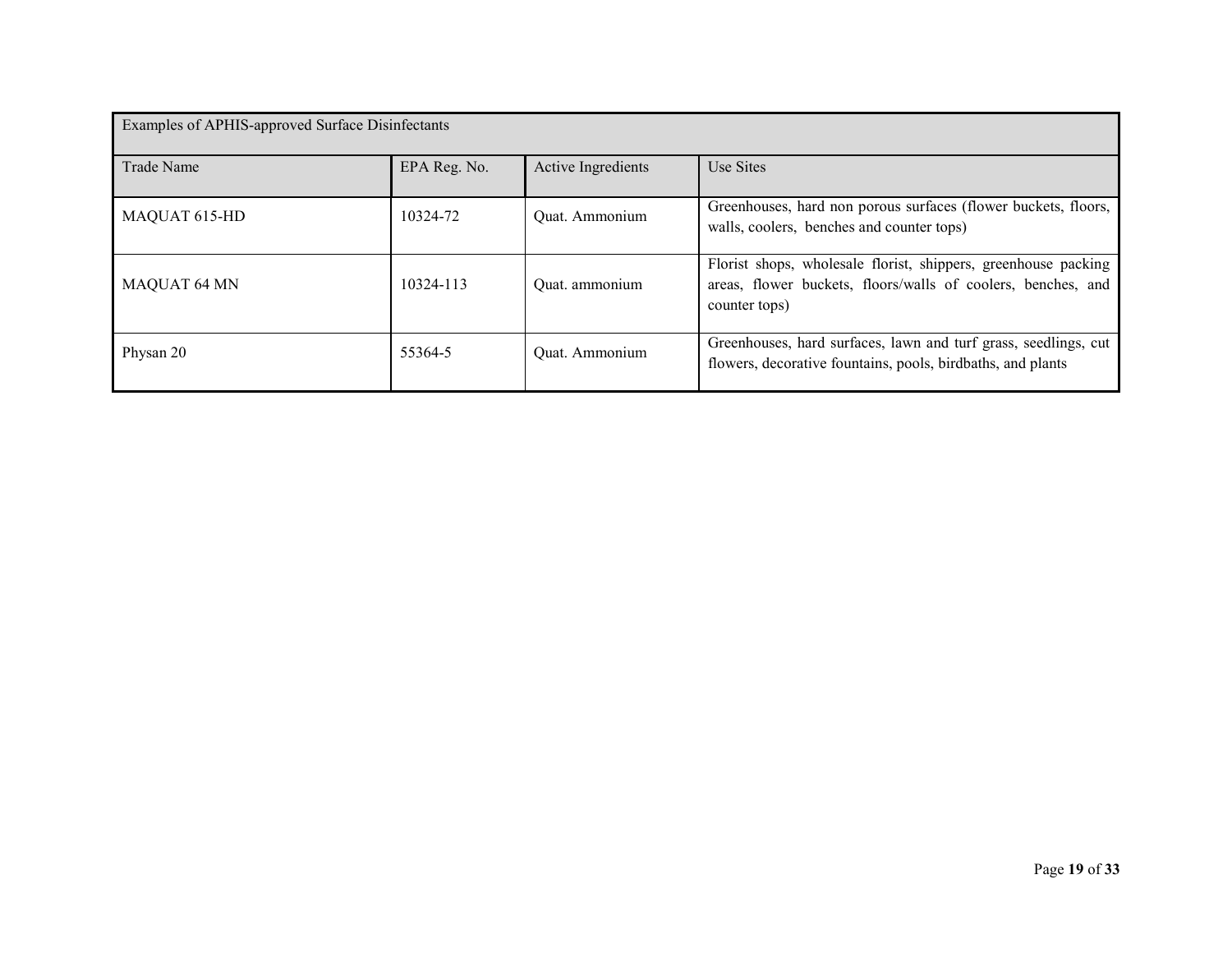**Table 2**. List of (a) active ingredients for skin disinfectants (CDC recommendations) and (b) examples of specific products labeled for use on skin or clothing in the United States. Any product used for disinfection should be approved for use by the NPPO, labeled for use by the appropriate authority in the country where the facility is located, and must be efficacious against plant pathogens.

#### a) Skin disinfectant

| <b>Active Ingredient(s)</b>                           |
|-------------------------------------------------------|
| Alcohols $($ >60% ethanol)                            |
| Chlorhexidine (0.5%-4% depending on preparation)      |
| Chloroxylenol $(0.3\% - 3.75\%)$                      |
| Iodine and Iodophors (7.5%-10% povidone-iodine)       |
| Quaternary Ammonium Compounds (efficacy data lacking) |
| Triclosan $(0.2\% - 2\%)$                             |

b) Examples of specific products useful for disinfection of skin and clothing used

| <b>Product</b>                                              | <b>Company</b>                            |
|-------------------------------------------------------------|-------------------------------------------|
| *GX-1027 Antimicrobial Soap                                 | Galloway Chemical                         |
| Hibiclens; Hibistat                                         | AstraZeneca                               |
| *Canker Guard                                               | Flo Tech. Inc.                            |
| *Csan 154 QT Soap                                           | <b>Bell Chem Corporation</b>              |
| EcoCare 250, EcoCare 260, EcoCare 350, *EcoCare 360         | Ecolab                                    |
| AgriCure; Pure & Clean Antibacterial Handwash with Germsafe | International Laboratory Technology Corp. |
| FS Antimicrobial Hand Cleaner; FS E-2 Sanitizing Hand Soap; | <b>ZEP Manufacturing Co.</b>              |
| Acclaim Antibacterial Liquid Hand Soap                      |                                           |
| *C-Soap                                                     | Genesis Technologies                      |

\*Disinfectant for clothing

<span id="page-19-0"></span>\*\*Disclaimer: Mention of companies or commercial products does not imply recommendation or endorsement by the U.S. Department of Agriculture over others not mentioned. USDA neither guarantees nor warrants the standard of any product mentioned. Product names are mentioned solely to report factually on available data and to provide specific information.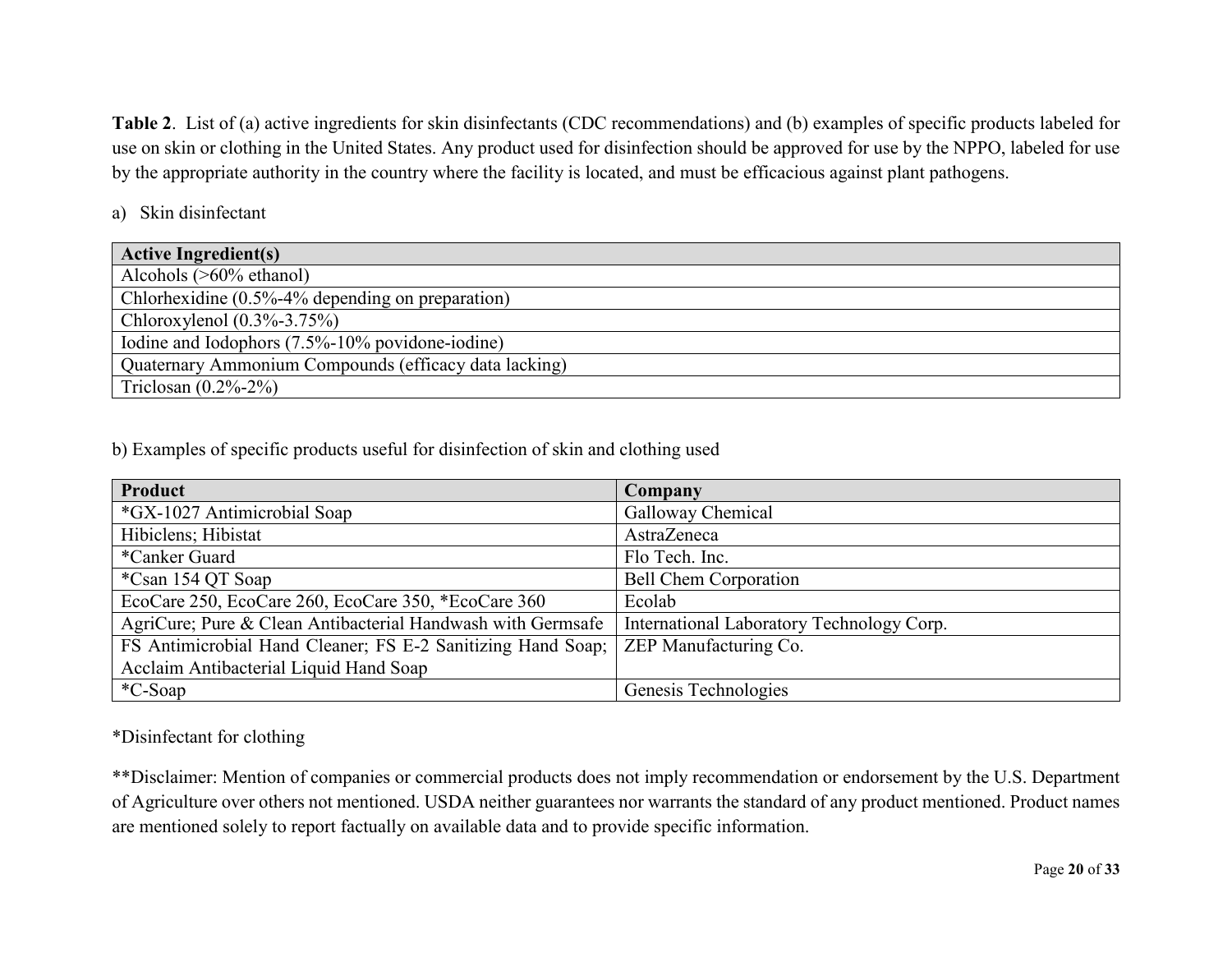# APPENDIX 3: APPROVED GROWING MEDIA

- 1. Baked expanded clay pellets
- 2. Phenol formaldehyde
- 3. Stockosorb super absorbent polymer
- 4. Coal Cinder
- 5. Plastic particles
- 6. Ureaformaldehyde
- 7. Coir
- 8. Polyethylene
- 9. Vermiculite
- 10. Cork
- 11. Polymer stabilized starch
- 12. Volcanic rock
- 13. Glass wool
- 14. Polystyrene
- 15. Zeolite
- 16. Organic and inorganic fibers
- 17. Polyurethane
- 18. Peat Rock wool
- 19. Perlite Sphagnum moss
- 20. Any combination of the above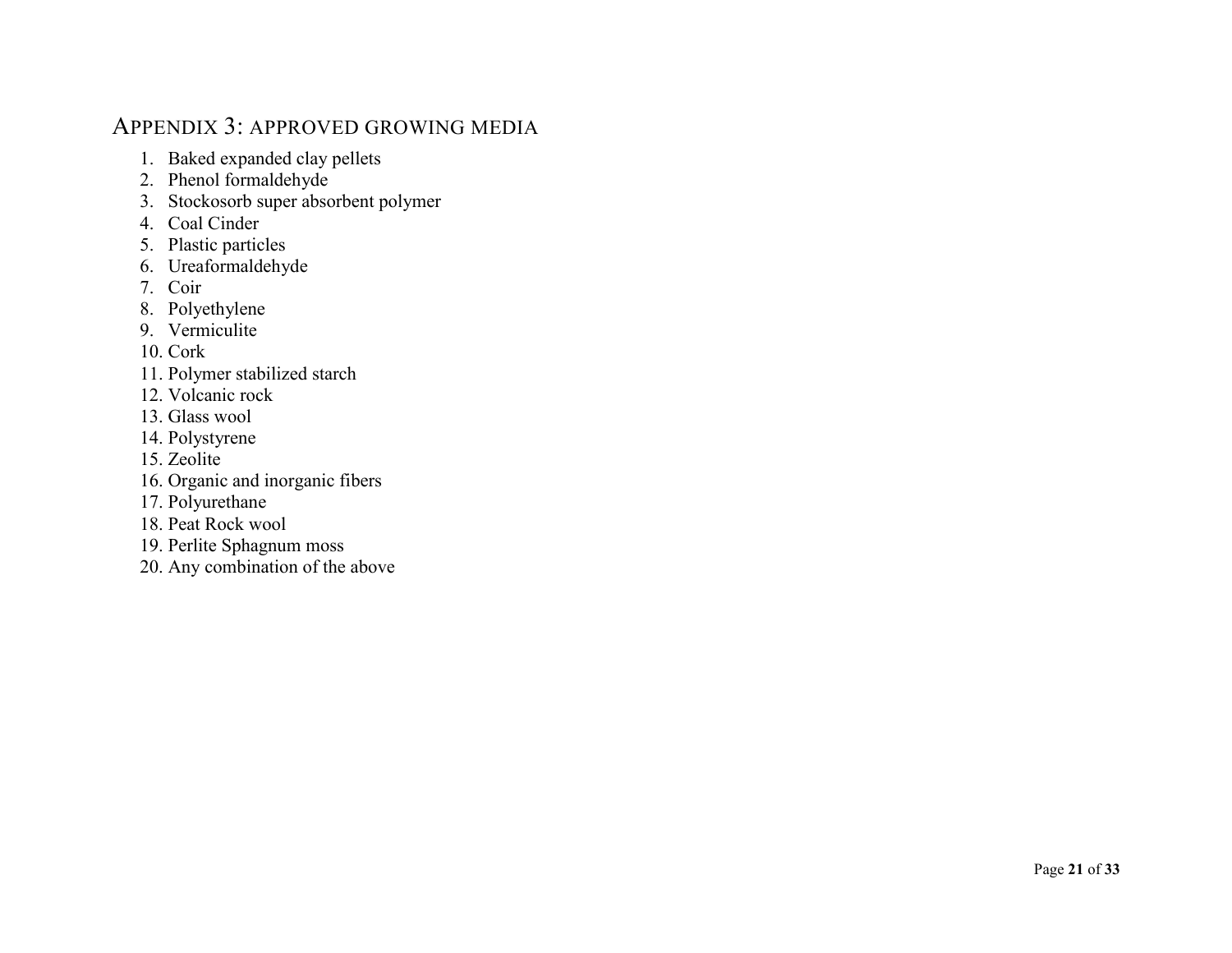# <span id="page-21-1"></span><span id="page-21-0"></span>APPENDIX 4: CERTIFICATION SITE VISIT CHECKLIST FOR OFFSHORE GREENHOUSE CERTIFICATION PROGRAM

| 1: Facility Information                                                                       |                                   |                                                    |  |
|-----------------------------------------------------------------------------------------------|-----------------------------------|----------------------------------------------------|--|
|                                                                                               |                                   |                                                    |  |
| Country of Inspection:                                                                        |                                   |                                                    |  |
| Facility Name:                                                                                |                                   |                                                    |  |
| Date of Inspection:                                                                           |                                   |                                                    |  |
| Name & Address of Company as on phytosanitary certificate used for CBP consignment clearance: |                                   |                                                    |  |
| Listed in online Plants for Planting Manual?:<br>N <sub>o</sub><br>Yes                        |                                   |                                                    |  |
| Parent Company:                                                                               |                                   |                                                    |  |
| Finance officer email at the parent company headquarter:                                      |                                   |                                                    |  |
| Physical Address of inspected site:                                                           | Facility Manager:                 | Trust Fund Manager at site:                        |  |
| GPS Coordinates of inspected site (office):                                                   | Email:                            | Email:                                             |  |
|                                                                                               | Phone:                            | Phone:                                             |  |
| Total facility area <sup>3</sup> :                                                            | Total No. of greenhouses:         | Total No. of plants at facility:                   |  |
| OGCP-eligible area:                                                                           | OGCP-eligible No. of greenhouses: | <sup>4</sup> OGCP-eligible No. plants at facility: |  |

<sup>&</sup>lt;sup>3</sup> Attach map with layout of facility/greenhouses

<sup>4</sup> Attach list of OGCP-eligible plant taxa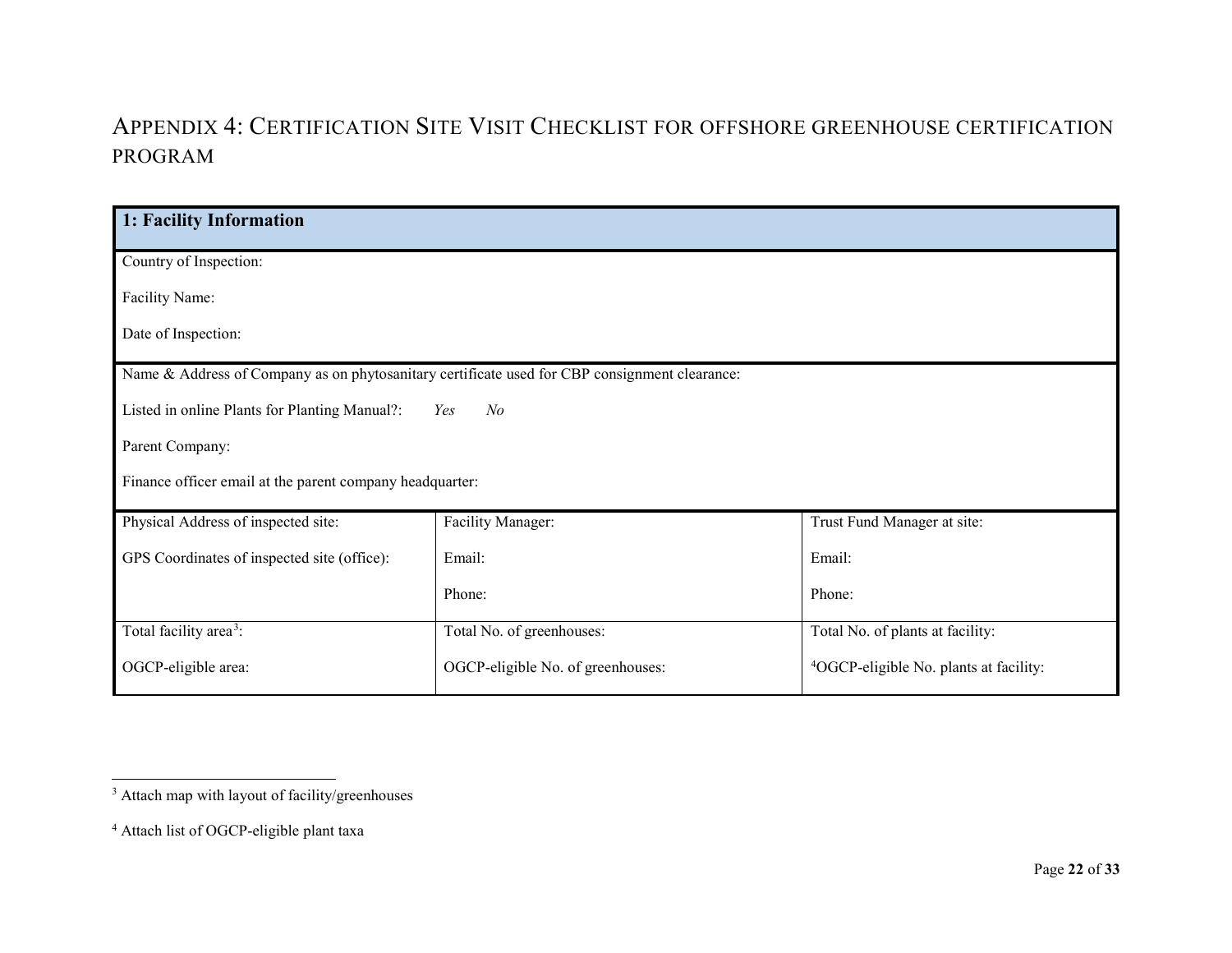<span id="page-22-0"></span>

| $U.S.$ Importer $(s)$ :                                                                                                                                   | Are plants or cuttings currently exported:<br>Yes No                                                                               | Greenhouses being audited today?           |  |
|-----------------------------------------------------------------------------------------------------------------------------------------------------------|------------------------------------------------------------------------------------------------------------------------------------|--------------------------------------------|--|
|                                                                                                                                                           | If yes, to what countries:                                                                                                         | Which greenhouses were audited during last |  |
|                                                                                                                                                           | Dates of typical shipping season:                                                                                                  | inspection?                                |  |
|                                                                                                                                                           | Peak season?                                                                                                                       |                                            |  |
| What day(s) does the facility harvest cuttings for<br>shipment?                                                                                           | Where does the facility source their nuclear stock <sup>5</sup> ?                                                                  | Certified Facility Number:                 |  |
| <b>SMTWThFS</b>                                                                                                                                           | Primary means of shipment:                                                                                                         |                                            |  |
| What day(s) of operation does the facility ship<br>material?                                                                                              | Air<br>Sea<br>Land                                                                                                                 |                                            |  |
| <b>SMTWThFS</b>                                                                                                                                           |                                                                                                                                    |                                            |  |
| 2: Place of Production Infrastructure                                                                                                                     |                                                                                                                                    |                                            |  |
|                                                                                                                                                           | Entry to the main facility is secure and excludes any external source of plant pathogen or contaminant from entering the facility: | Yes<br>N <sub>o</sub>                      |  |
| Trucks entering the facility have tires cleaned and disinfected before entry into the production area or are excluded from the production area: Yes<br>No |                                                                                                                                    |                                            |  |
| All plants are located within an enclosed greenhouse during all stages of growth: Yes<br>No                                                               |                                                                                                                                    |                                            |  |
| Is there complete separation between increase (G2 or G3) and production (G4) blocks?<br>N <sub>o</sub><br>Yes                                             |                                                                                                                                    |                                            |  |
| Do employees work exclusively in production block greenhouses or increase block greenhouses during a single workday?<br>No<br>Yes                         |                                                                                                                                    |                                            |  |

| 3: Greenhouse Buffer Zone |                                                                         |     |    |  |
|---------------------------|-------------------------------------------------------------------------|-----|----|--|
| <b>Size</b>               | There is at least a one meter buffer zone around the entire greenhouse: | Yes | Nο |  |

 <sup>5</sup> Provide facility name and physical address.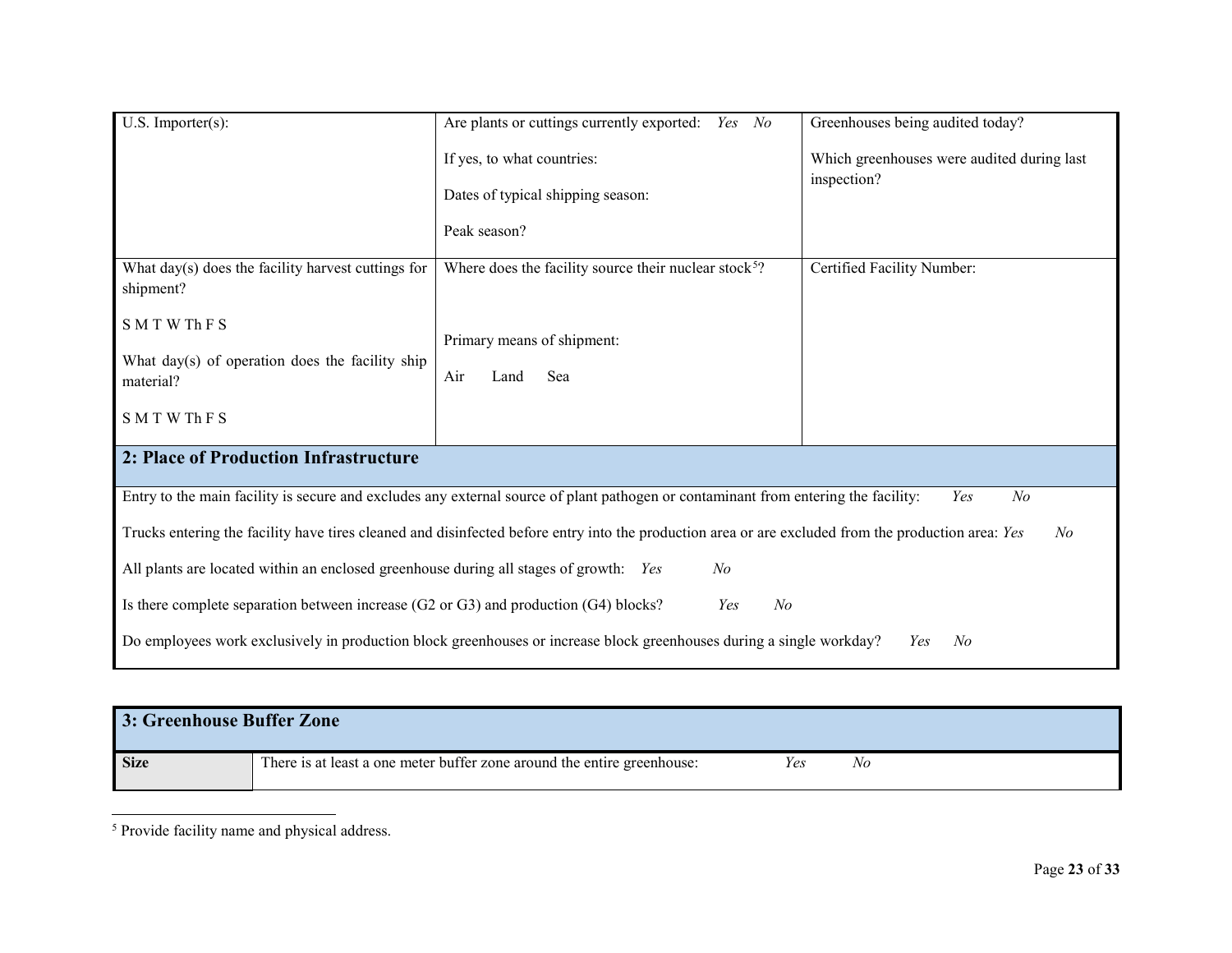| <b>Sanitation</b>                      | Buffer zone free of weeds and dicotyledonous plants:<br>N <sub>o</sub><br>Yes                                                                                             |
|----------------------------------------|---------------------------------------------------------------------------------------------------------------------------------------------------------------------------|
| Composition                            | <b>Crushed Rock</b><br>Weed Cloth<br>Gravel<br>Grass<br>Concrete<br>Other:                                                                                                |
| <b>Slope</b>                           | Buffer zone sloped away from the greenhouse:<br>Yes<br>N <sub>o</sub>                                                                                                     |
|                                        | Buffer prevents seasonal rain or flood waters from entering the greenhouse:<br>N <sub>o</sub><br>Yes                                                                      |
| <b>4: Greenhouse Construction</b>      |                                                                                                                                                                           |
| <b>Material</b>                        | Glass<br>Polycarbonate<br>Polyethylene<br>Other:<br>Top:                                                                                                                  |
|                                        | Condition:                                                                                                                                                                |
|                                        | Describe (optional): Sides:<br>Glass<br>Polycarbonate<br>Polyethylene<br>Screen (opening of 0.6 mm or less)<br>Other:                                                     |
|                                        | Condition:                                                                                                                                                                |
|                                        | Describe (optional):                                                                                                                                                      |
|                                        |                                                                                                                                                                           |
|                                        | All openings in greenhouse are covered with screening to prevent the entry of quarantine pests <i>Yes No</i>                                                              |
| <b>5: Entry and Sanitation Station</b> |                                                                                                                                                                           |
| Entry                                  | $N$ o<br>Single entrance into the greenhouse:<br>Yes                                                                                                                      |
|                                        | Direct access to vestibule with wash station(s), foot bath(s), and protective clothing (aprons, lab coats, etc) prior to entering plant<br>production areas:<br>Yes<br>No |
|                                        | Vestibule area with automatically closing double-doors:<br>N <sub>o</sub><br>Yes                                                                                          |
|                                        | Entry to production area restricted to authorized personnel:<br>$N$ o<br>Yes                                                                                              |
|                                        | Are personal items stored before entry to greenhouse:<br>$N$ o<br>Yes                                                                                                     |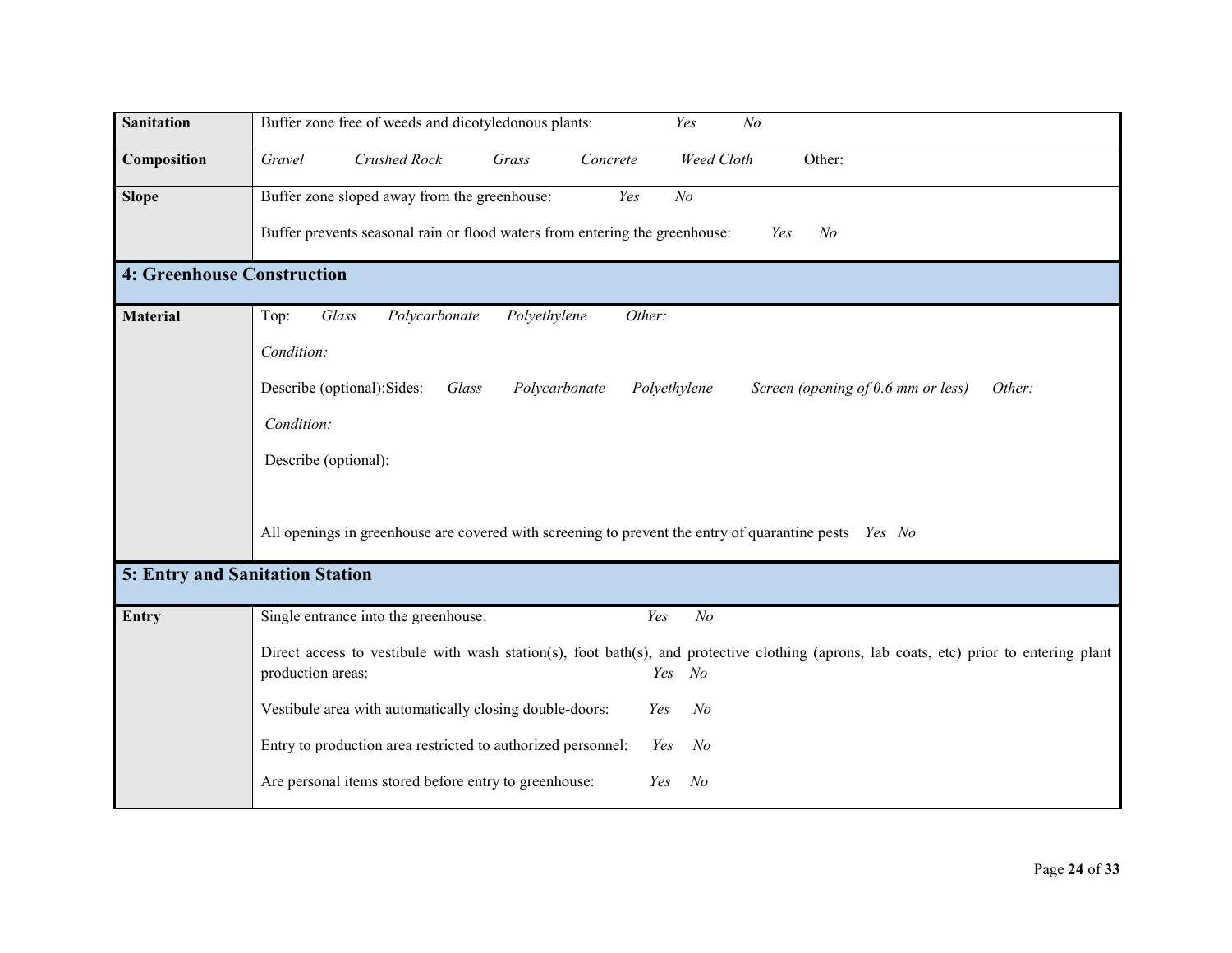| Footbath                 | There is a footbath with bottom surface rough in texture prior to entering the greenhouse:<br>Disinfectant:<br>$N$ o<br>Yes |
|--------------------------|-----------------------------------------------------------------------------------------------------------------------------|
|                          | Volume of approved disinfectant adequate to ensure that soles and lower portions of footwear are moistened:<br>No<br>Yes    |
|                          | Is the disinfectant changed twice daily:<br>Yes<br>$No$ If No, explain:                                                     |
|                          | There is a log to show when the solution is changed: <i>Yes</i> No                                                          |
| <b>Wash/Disinfection</b> | There is a sink or disinfection station for handwashing prior to entering the production area: Yes<br>No                    |
| <b>Stations:</b>         | List disinfectant:                                                                                                          |
|                          | If sinks are used, sink drains immediately to outside of production area:<br>No<br>Yes                                      |
|                          | Municipal<br>Water source for sink: Sealed Well<br>Other:<br>Treatment:                                                     |
|                          | Workers wear latex or vinyl gloves: Yes<br>No                                                                               |
| <b>Dressing Area</b>     | There is a protective clothing dressing area outside the production area:<br>N <sub>o</sub><br>Yes                          |
|                          | Protective clothing stored to prevent contact with the floor:<br>N <sub>o</sub><br>Yes                                      |
| <b>Protective</b>        | Protective clothing worn by all personnel on entry to production area: Yes<br>$N$ o                                         |
| <b>Clothing</b>          | Washable lab coats<br>Other:<br>Type:                                                                                       |
|                          | Protective clothing dedicated to each greenhouse and removed before exiting:<br>Yes No                                      |
|                          | If lab coats are worn between greenhouses, are they covered with or exchanged for an apron at each greenhouse? Yes No       |
|                          | If No, explain:                                                                                                             |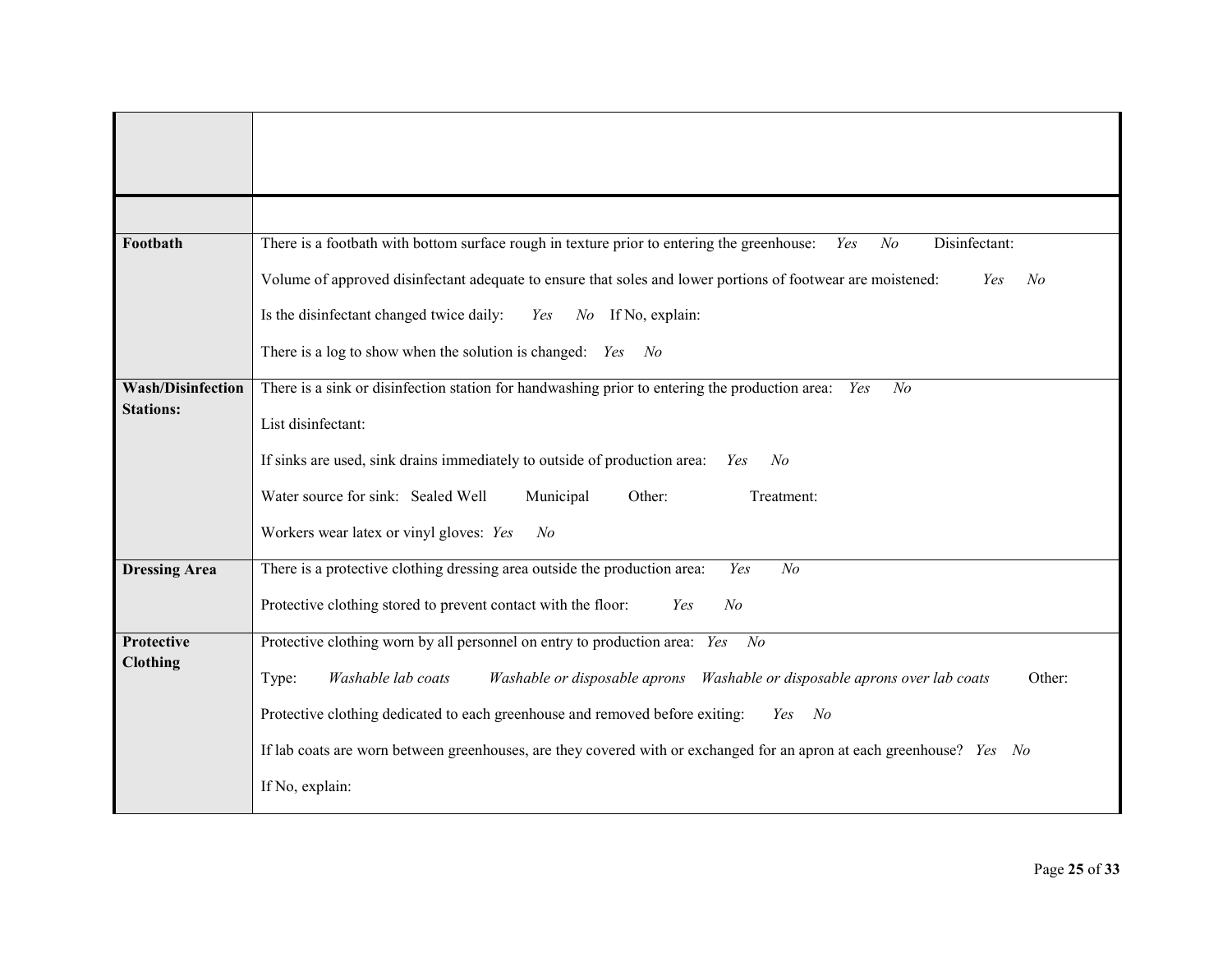|                                      | Clothing is maintained free of debris, potting media, soil, or plant material:<br>N <sub>o</sub><br>Yes                                                                                                           |  |  |
|--------------------------------------|-------------------------------------------------------------------------------------------------------------------------------------------------------------------------------------------------------------------|--|--|
|                                      | Protective clothing washed in detergent weekly or replaced in the case of disposable aprons:<br>N <sub>o</sub><br>Yes                                                                                             |  |  |
|                                      | Other:                                                                                                                                                                                                            |  |  |
| <b>6: Greenhouse Production Area</b> |                                                                                                                                                                                                                   |  |  |
| <b>Floors</b> and                    | Crushed stone<br>Walkways:<br>Gravel<br>Concrete<br>Other:                                                                                                                                                        |  |  |
| <b>Walkways</b>                      | Floors:<br>Gravel<br>Crushed stone<br>Concrete<br>Other:                                                                                                                                                          |  |  |
|                                      | Is native soil present on floors or walkways: Yes<br>If yes, describe:<br>N <sub>o</sub>                                                                                                                          |  |  |
|                                      | Debris-free: Yes<br>Weed-free: Yes<br>No<br>Free of standing water (puddles):<br>No<br>No<br>Yes                                                                                                                  |  |  |
|                                      | If No, describe:                                                                                                                                                                                                  |  |  |
|                                      | Floors and walkways are swept at least weekly? Yes No                                                                                                                                                             |  |  |
|                                      | Describe:                                                                                                                                                                                                         |  |  |
|                                      | If floors and walkways are swept daily, is debris removed after or during harvesting or pruning? After During                                                                                                     |  |  |
|                                      | Floors and walkways sanitized at least annually: Yes No<br>How often:<br>Disinfectant:                                                                                                                            |  |  |
| <b>Production</b>                    | Plants elevated at least 46cm above greenhouse floor:<br>N <sub>o</sub><br>Yes<br>How high?                                                                                                                       |  |  |
| <b>Surfaces</b>                      | Does/Can water from the floor come in contact (ie. splashing, watering) with plants or benches? Yes NoAll hard surfaces (e.g. floors and<br>benches) were disinfested prior to use: Yes<br>Disinfectant:<br>$N$ o |  |  |
|                                      | Production surface design and composition ensures drainage:<br>N <sub>o</sub><br>Yes                                                                                                                              |  |  |
|                                      | Irrigation water does not make pot to pot contact:<br>N <sub>o</sub><br>Yes                                                                                                                                       |  |  |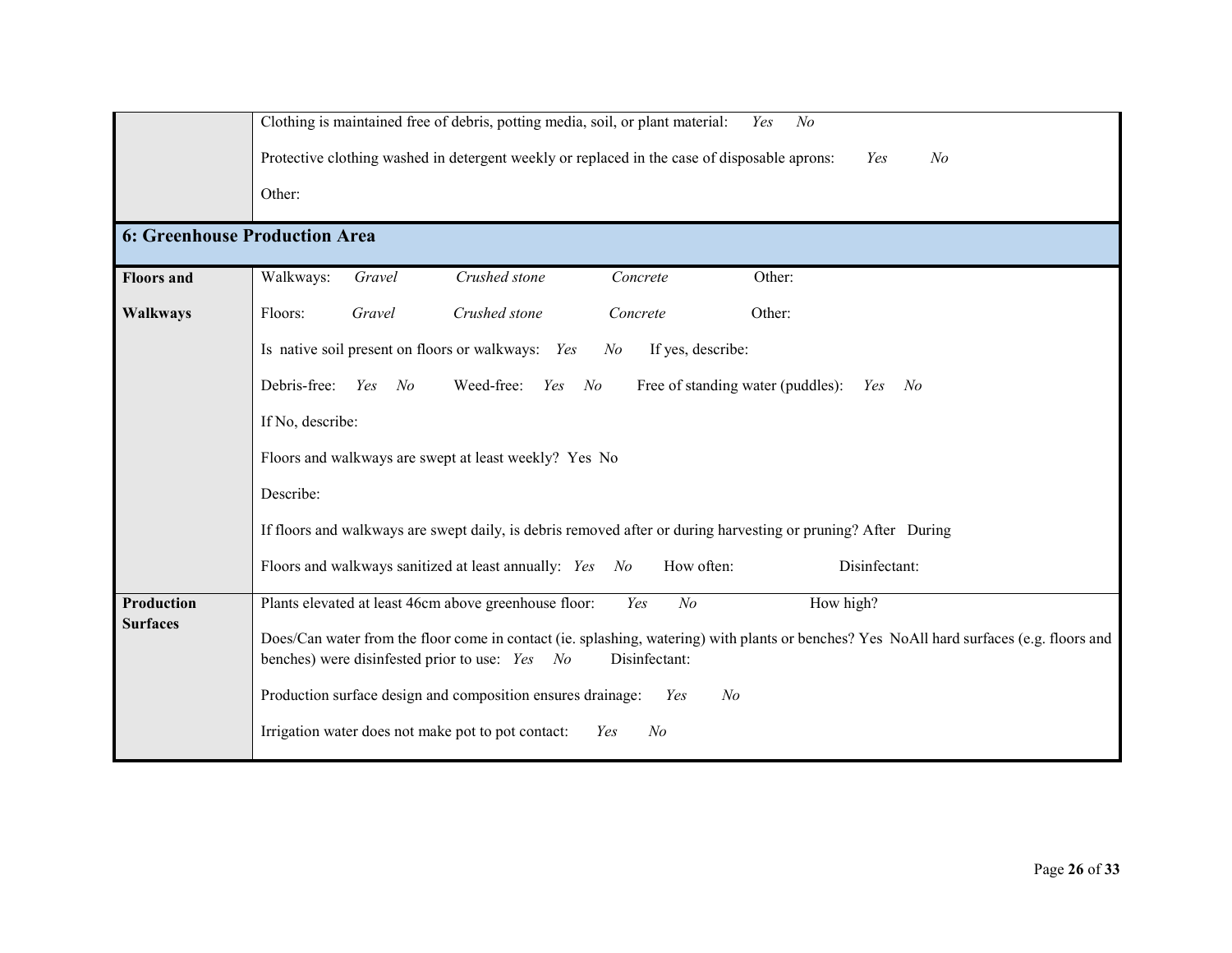| <b>Irrigation System</b> | Ebb and flow irrigation system present?<br>N <sub>o</sub><br>Evidence of flood or sub-irrigation system?<br>$N$ o<br>Yes<br>Yes                                           |
|--------------------------|---------------------------------------------------------------------------------------------------------------------------------------------------------------------------|
|                          | Emitters are separate from media in pots:<br>Emitters equipped with backflow devices or raised above media:<br>Yes<br>$N$ o<br>Yes<br>$N\!o$                              |
|                          | Hose ends (last 1.2 meters) and irrigation nozzles are off greenhouse floor or production surface:<br>N <sub>o</sub><br>Yes                                               |
|                          | If contact is made, hose and watering equipment treated with surface disinfectant?<br>Disinfectant:<br>Yes<br>N <sub>o</sub>                                              |
|                          | Are hooks or racks used to store hoses from making contact with floor when not in use?<br>N <sub>o</sub><br>Yes                                                           |
| <b>Personal Hygiene</b>  | Are hands or gloves and forearms disinfected by dipping or spraying with approved disinfectant?: Yes<br>Disinfectant:<br>$N$ o                                            |
|                          | Hands or gloves are disinfected every 10 plants or definable production unit:<br>Production unit:<br>Yes<br>$N$ o                                                         |
|                          | Food excluded from greenhouse:<br>N <sub>o</sub><br>Yes                                                                                                                   |
| <b>Tools and</b>         | Carts and collection baskets sprayed with disinfectant on surfaces that are likely to contact cuttings or equipment used in processing cuttings:<br>N <sub>o</sub><br>Yes |
| Equipment                |                                                                                                                                                                           |
|                          | Disinfectant:                                                                                                                                                             |
|                          | Tools for cutting (knives, etc.) used to harvest cuttings soaked in disinfectant prior to use:<br>$N$ o<br>Yes                                                            |
|                          | Tools for cutting (knives, etc.) used to harvest cuttings soaked in disinfectant every 10 plants or definable production unit:<br>Yes<br>$N\!o$<br>Unit:                  |
|                          | Tools for cutting (knives, etc.) used to harvest cuttings rotated between each stock plant or stock plant container:<br>N <sub>o</sub><br>Yes                             |
|                          | If No, are tools permanently assigned to a specific bench and appropriately rotated and disinfected between plants on that bench?<br>Yes<br>N <sub>o</sub>                |
|                          | If No, are tools appropriately rotated and disinfected between plants in a definable production unit? Yes No Unit:                                                        |
|                          | What is the total number of knives in a bucket used for harvesting?                                                                                                       |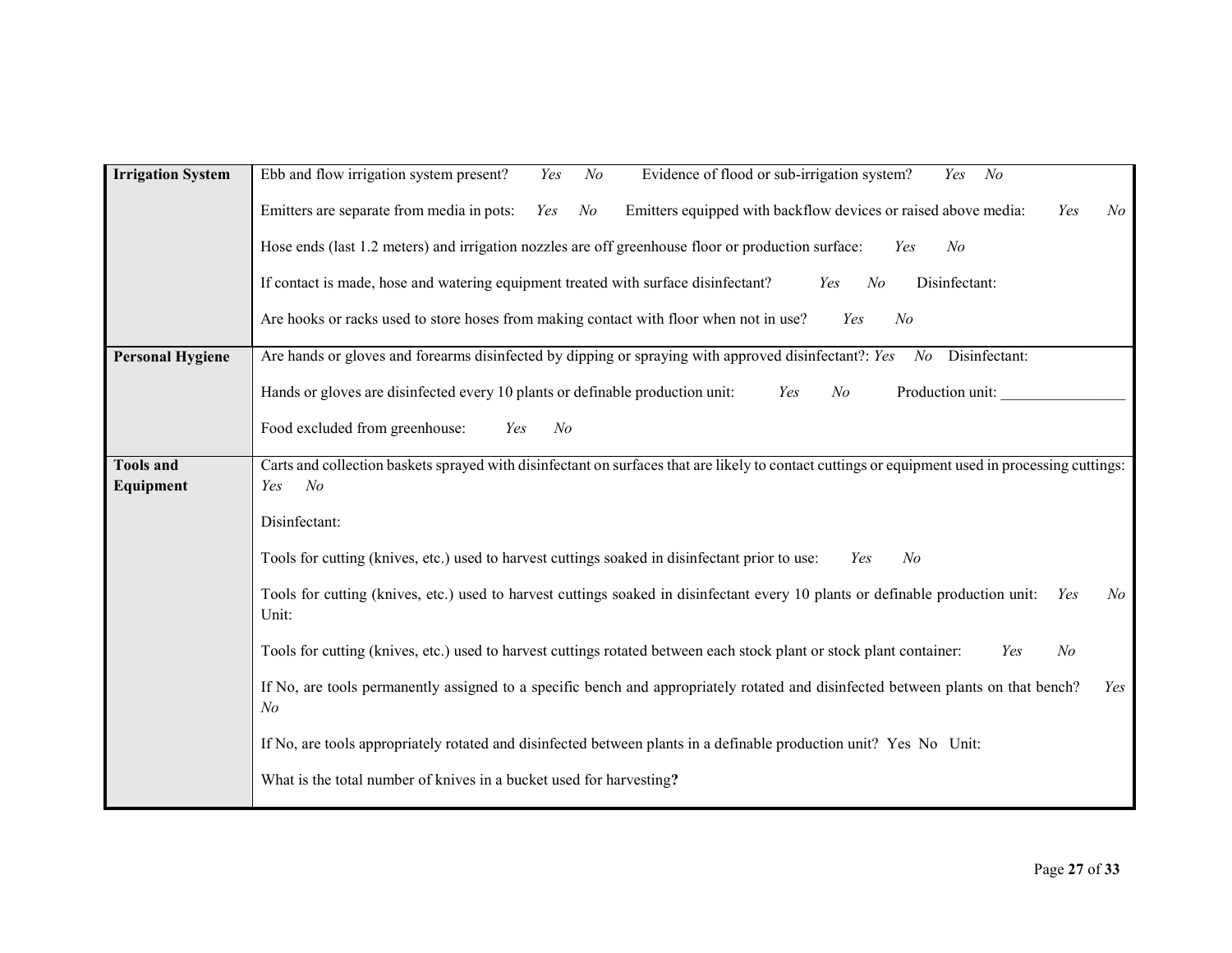|                          | Disinfectant volume adequate to submerge entire blade and portions of tools that make contact with plants:<br>Yes<br>N <sub>o</sub>         |
|--------------------------|---------------------------------------------------------------------------------------------------------------------------------------------|
| <b>Bags / Containers</b> | Only new plastic bags or disinfected plastic containers are used for collection of harvested cuttings:<br>N <sub>o</sub><br>Yes             |
|                          | Disinfectant:                                                                                                                               |
| <b>Cuttings:</b>         | Cuttings placed in plastic bags labeled with non-water soluble ink:<br>N <sub>o</sub><br>Yes                                                |
|                          | Labels accompany each bag of cuttings: Yes<br>N <sub>o</sub>                                                                                |
|                          | Label system allows trace forward through rooting stations or directly from farm to first wholesale customer:<br>$N$ o<br>Yes               |
|                          | Transfer to grading facilities or cold room are such that cuttings or containers do not contact soil or other material harboring pathogens: |
|                          | N <sub>o</sub><br>Yes                                                                                                                       |
| Grading                  | Is grading done during harvest? Yes No                                                                                                      |
|                          | If No, is Grading done in a separate room:<br>N <sub>o</sub><br>Yes                                                                         |
|                          | If YES, grading facilities satisfy same conditions as greenhouses with respect to:                                                          |
|                          | <b>Wash Stations:</b><br>Hand Washing:<br>Footbaths:<br>Yes<br>N <sub>o</sub><br>Yes<br>$N$ o<br>Yes<br>N <sub>o</sub>                      |
|                          | Protective Clothing:<br>Personal Hygiene:<br>Tools:<br>Yes<br>$N$ o<br>$N$ o<br>Yes<br>N <sub>o</sub><br>Yes                                |
|                          | Handling of Cuttings: Yes<br>Production Surfaces:<br>Floors:<br>N <sub>o</sub><br>N <sub>o</sub><br>$N$ o<br>Yes<br>Yes                     |
|                          | Water Treatment:<br>Training Personnel:<br>N <sub>o</sub><br>Yes<br>Yes<br>$N$ o                                                            |
|                          | Table/counter surfaces surface disinfested between bags or baskets of cuttings processed:<br>N <sub>o</sub><br>Yes                          |
|                          |                                                                                                                                             |
| 7: Growing Medium        |                                                                                                                                             |
|                          |                                                                                                                                             |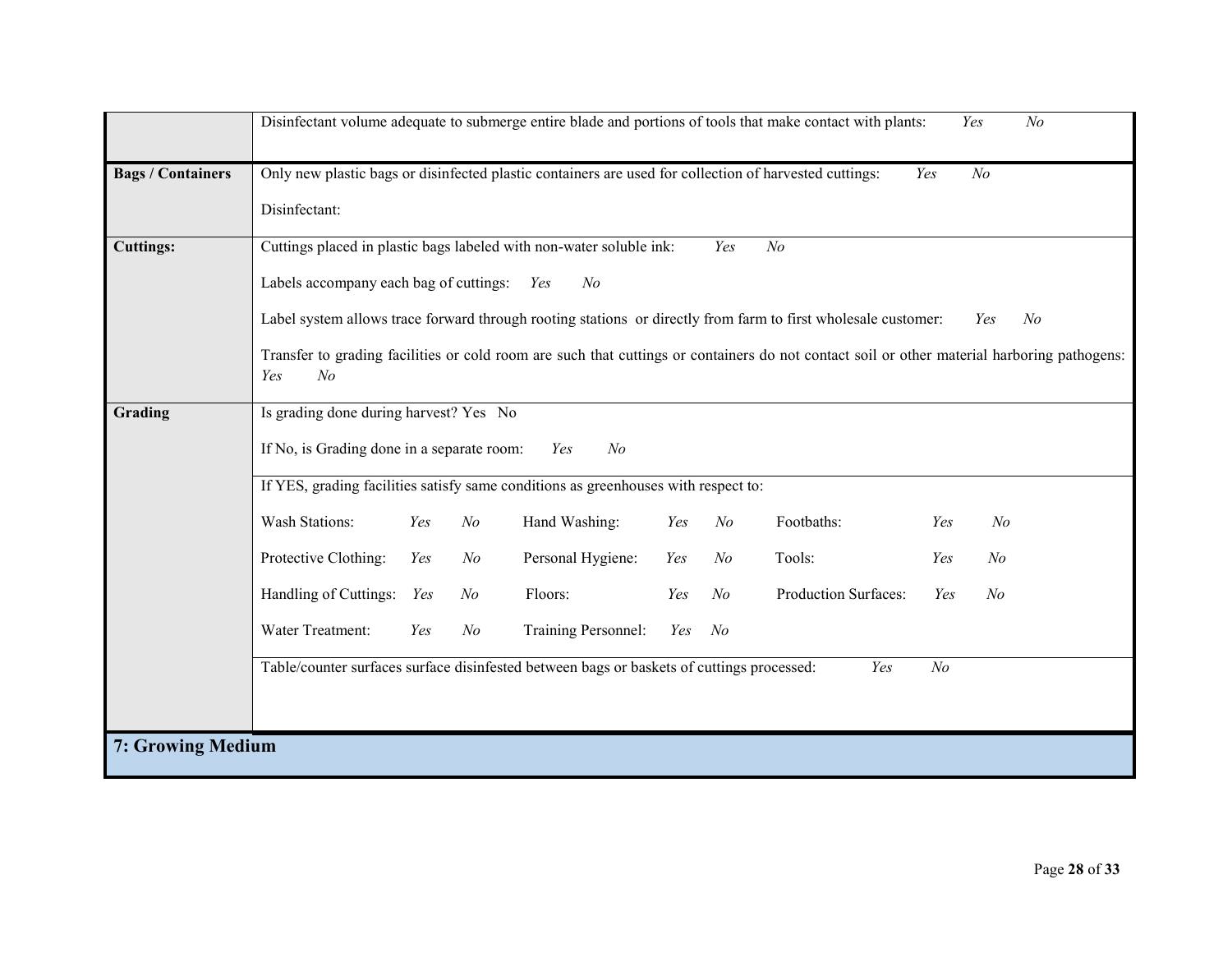| Type                 | APHIS-approved growing medium (e.g. Scoria or Volcanic rock): Yes<br>$N$ o                                                        |
|----------------------|-----------------------------------------------------------------------------------------------------------------------------------|
|                      | If no, describe media:                                                                                                            |
|                      | Potting mix soil-less:<br>Describe:<br>Yes<br>No                                                                                  |
| Safeguarding         | Media and pots are stored on soil/dirt or turf surfaces:<br>Yes<br>N <sub>o</sub>                                                 |
| <b>Sterilization</b> | Media is sterilized:<br>$N$ o<br>Yes                                                                                              |
|                      | Method (Check one):                                                                                                               |
|                      | $\Box$ Steam (one hour after all ten sensors reach 80°C)                                                                          |
|                      | $\Box$ Fumigation: Methyl Bromide (3g/liter for 72h @ $\geq$ 70°F) or Vapam 3% (equivalent to 50 ml per bag covered for 72 hours) |
|                      | Media is fumigated on a non-porous surface? Yes No                                                                                |
| <b>Containers</b>    | Plastic bags<br>Plastic pots                                                                                                      |
|                      | Are pots/bags new each year?<br>FOR POTS ONLY: If No, then describe how and when they are disinfected:<br>No<br>Yes               |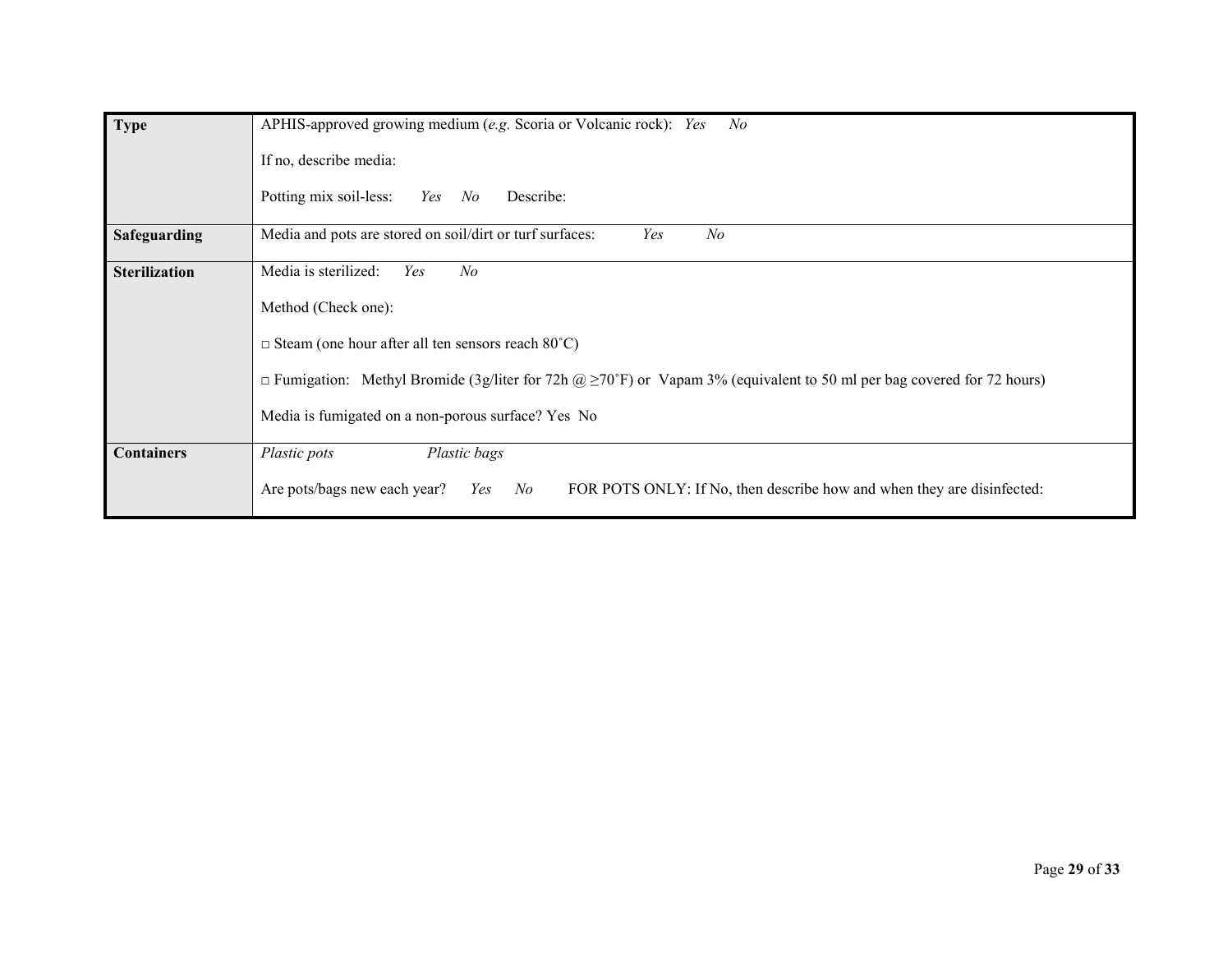| <b>8: Water Treatment</b> |                                                                                                                                                                                                        |  |  |  |
|---------------------------|--------------------------------------------------------------------------------------------------------------------------------------------------------------------------------------------------------|--|--|--|
| <b>Source</b>             | Deep, Sealed Well:<br>Municipal:<br>N <sub>o</sub><br>N <sub>o</sub><br>Other:<br>Yes<br>Yes                                                                                                           |  |  |  |
|                           | If water is stored, is storage such that there is no opportunity for water to be contaminated by native soil or plant material/debris<br>N o<br>Yes                                                    |  |  |  |
|                           | If "other" water source, indicate treatment:                                                                                                                                                           |  |  |  |
|                           | Reed-bed filtration systems and slow sand filters in combination with one of the following:                                                                                                            |  |  |  |
|                           | Ozonation (0.4 ppm residual ozone for $\geq$ 4 minutes)<br>Ultraviolet irradiation (300J/m2 UV @ 254 nm, $\geq$ 50% transmission)<br>$\bullet$                                                         |  |  |  |
|                           | Peroxygen products (residual level $\geq$ 4mg / liter per acetic acid for 2 min)                                                                                                                       |  |  |  |
|                           | Chlorine dioxide (residual level $\geq$ 0.1 mg / liter chlorine dioxide for $\geq$ 2 min)<br>Independent backup water treatment system in place in case primary system fails:<br>Yes<br>N <sub>o</sub> |  |  |  |
|                           |                                                                                                                                                                                                        |  |  |  |
|                           | Is there a log of any breaches in irrigation system kept on site?<br>N <sub>o</sub><br>Yes                                                                                                             |  |  |  |
|                           | Detailed description of water treatment:                                                                                                                                                               |  |  |  |
|                           |                                                                                                                                                                                                        |  |  |  |
|                           |                                                                                                                                                                                                        |  |  |  |
|                           |                                                                                                                                                                                                        |  |  |  |
|                           |                                                                                                                                                                                                        |  |  |  |
|                           |                                                                                                                                                                                                        |  |  |  |
| 9: Survey and Detection   |                                                                                                                                                                                                        |  |  |  |
|                           |                                                                                                                                                                                                        |  |  |  |
| Pest/pathogen             |                                                                                                                                                                                                        |  |  |  |
| of concern                | List of pests/pathogens of concern specifically targeted for monitoring by testing and/or visual inspection in the facility pest management plan:                                                      |  |  |  |
|                           |                                                                                                                                                                                                        |  |  |  |
|                           |                                                                                                                                                                                                        |  |  |  |
|                           | Water testing for pathogens of concern:<br>Yes<br>N <sub>o</sub>                                                                                                                                       |  |  |  |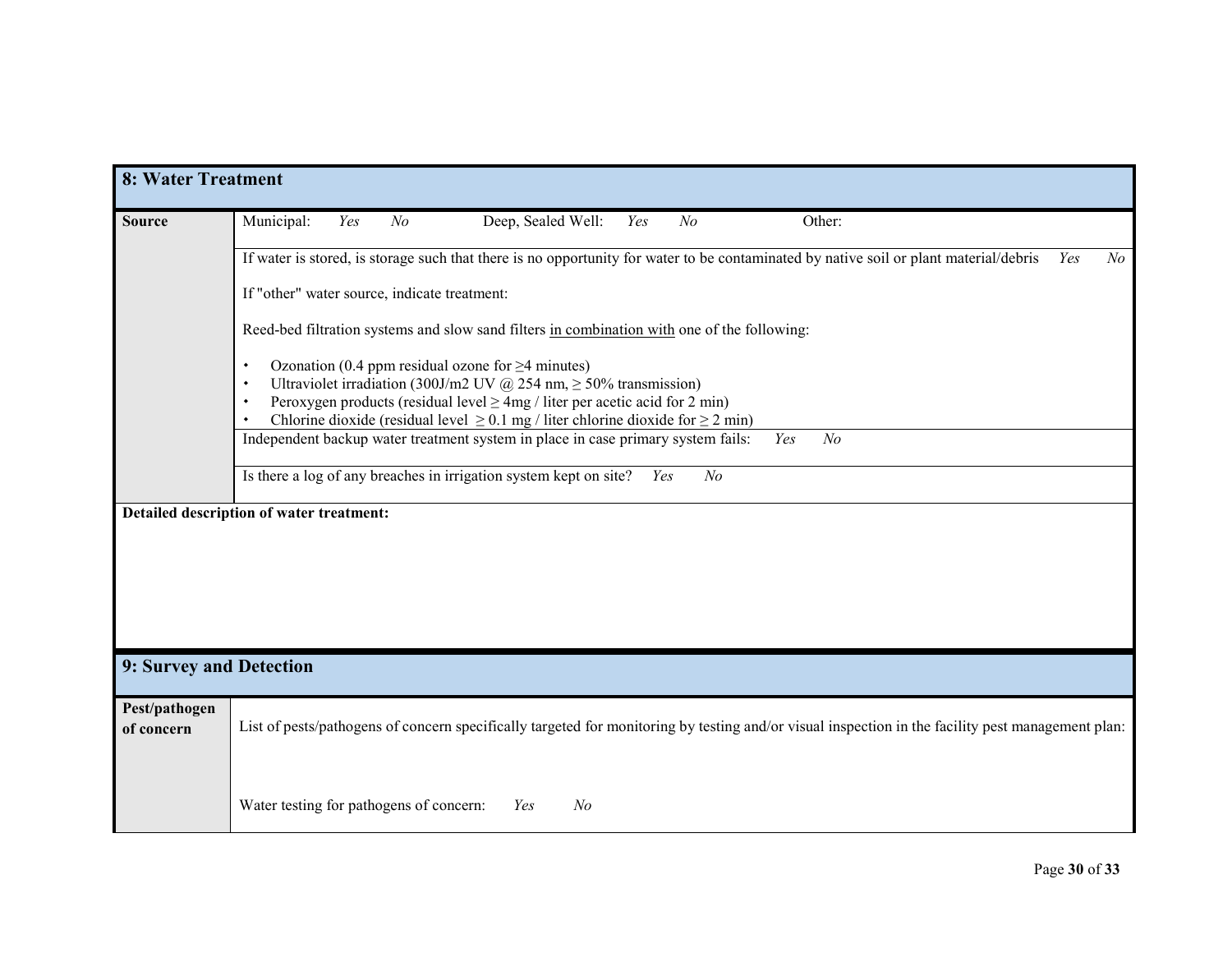| <b>Diagnostics</b> | What testing methods, if any, are used (e.g., ELISA, PCR, microscopy):                                                                               |
|--------------------|------------------------------------------------------------------------------------------------------------------------------------------------------|
|                    | Tests conducted at approved/certified:                                                                                                               |
|                    | In-house laboratory<br>N <sub>o</sub><br>Yes                                                                                                         |
|                    | NPPO laboratory<br>N <sub>o</sub><br>Yes                                                                                                             |
|                    | Third party laboratory<br>Yes<br>N <sub>o</sub>                                                                                                      |
|                    | Other:                                                                                                                                               |
|                    | Tests conducted by, or under the supervision of, the plant protection organization of the country of origin or their designee: Yes<br>N <sub>o</sub> |
|                    | Records available for inspection:<br>Yes<br>No                                                                                                       |
| <b>Sampling</b>    | Production stages sampled:                                                                                                                           |
|                    | Nuclear/Foundation stock (G1):<br>Sampling rate:<br>Yes<br>$N$ o                                                                                     |
|                    | Increase block (G2 or G3):<br>Sampling rate:<br>Yes<br>N <sub>o</sub>                                                                                |
|                    | Production block (G4):<br>Sampling rate:<br>Yes<br>N <sub>o</sub>                                                                                    |
|                    | Sampling done prior to first shipment and throughout shipping season:<br>N <sub>o</sub><br>Yes                                                       |
|                    | Plants scouted regularly for signs of pests; suspects tested as necessary:<br>Yes<br>N <sub>O</sub>                                                  |
|                    | Any plants discarded for any reason (except when all plants destroyed at end of season) tested prior to destruction:<br>N <sub>o</sub><br>Yes        |
| 10: Training       |                                                                                                                                                      |
| <b>Employee</b>    | Number of Employees on site (Maximum during peak season):                                                                                            |
| <b>Training</b>    | There is a training program covering proper greenhouse procedures:<br>N <sub>o</sub><br>Yes                                                          |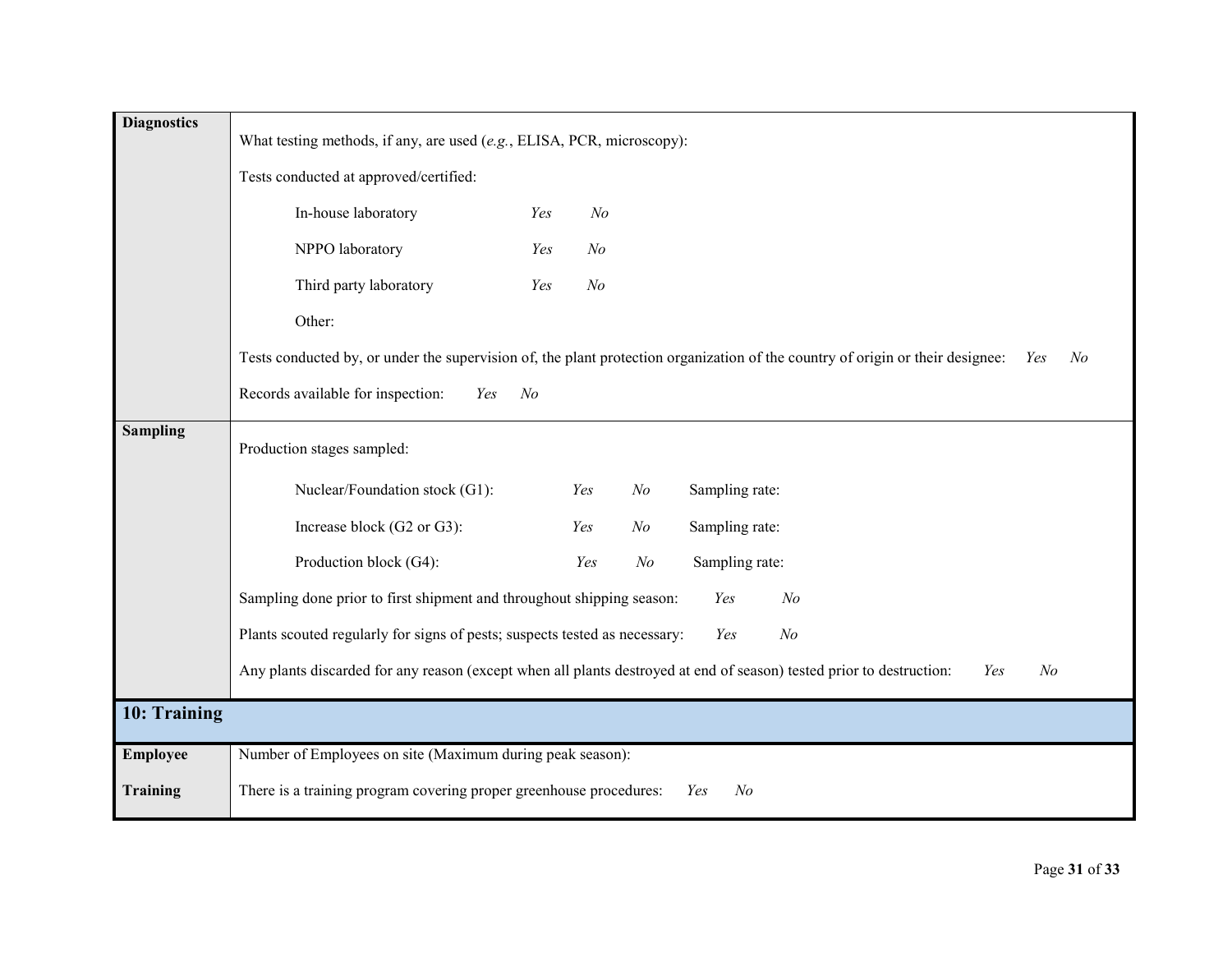| Description:                                                                                                |
|-------------------------------------------------------------------------------------------------------------|
| How often is training provided? (note all that apply)<br>Monthly<br>Weekly<br>Other:<br>Bimonthly<br>Annual |
| A list of trained personnel is maintained:<br>N <sub>o</sub><br>Yes                                         |
| List the last date of training conducted:                                                                   |
| Access to greenhouses is limited to trained and certified individuals:<br>No<br>Yes                         |
| Facility maintains record of training of personnel and certifications:<br>Yes<br>No                         |